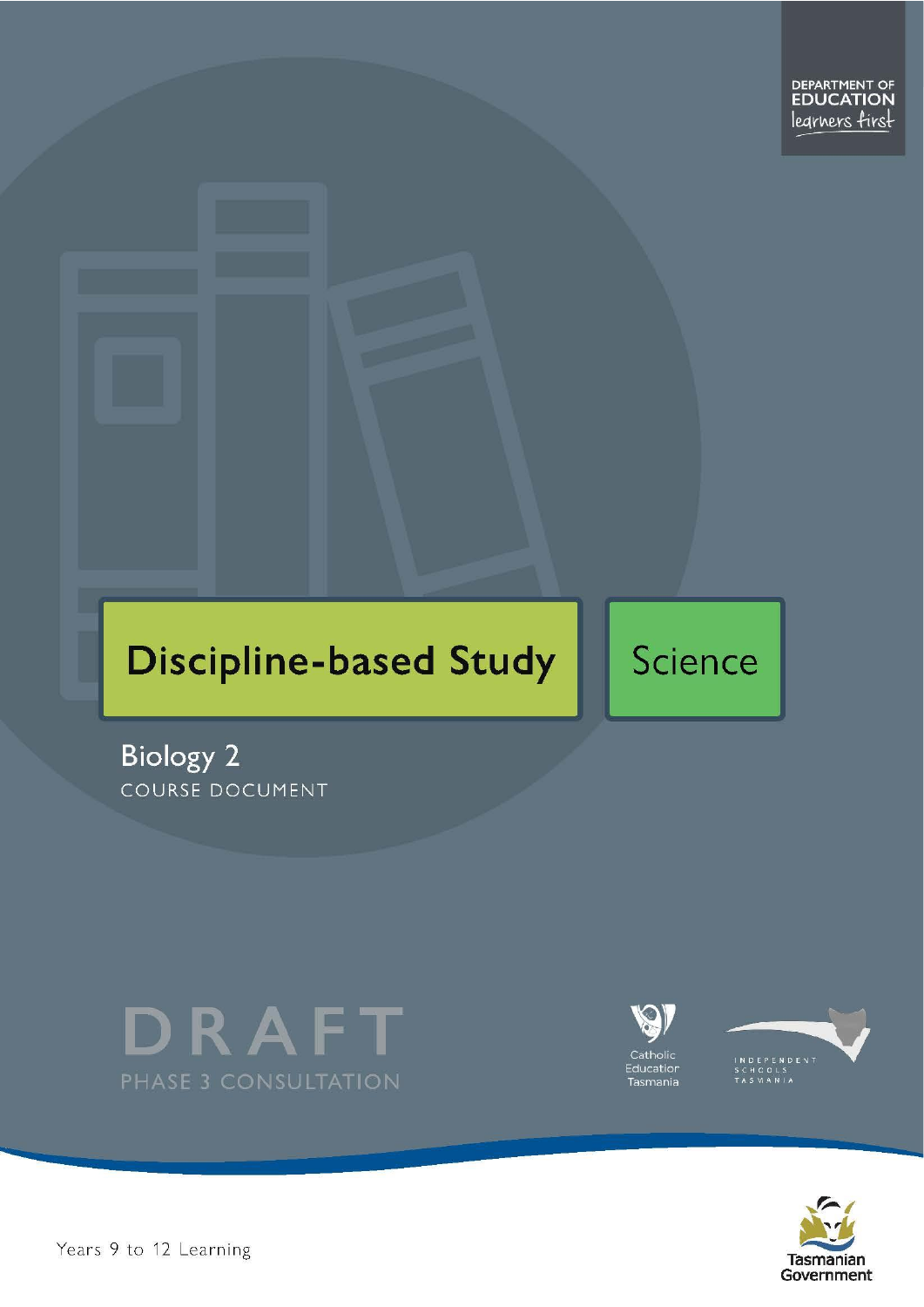# **Table of Contents**

Phase 3 Consultation Draft Published: March 2021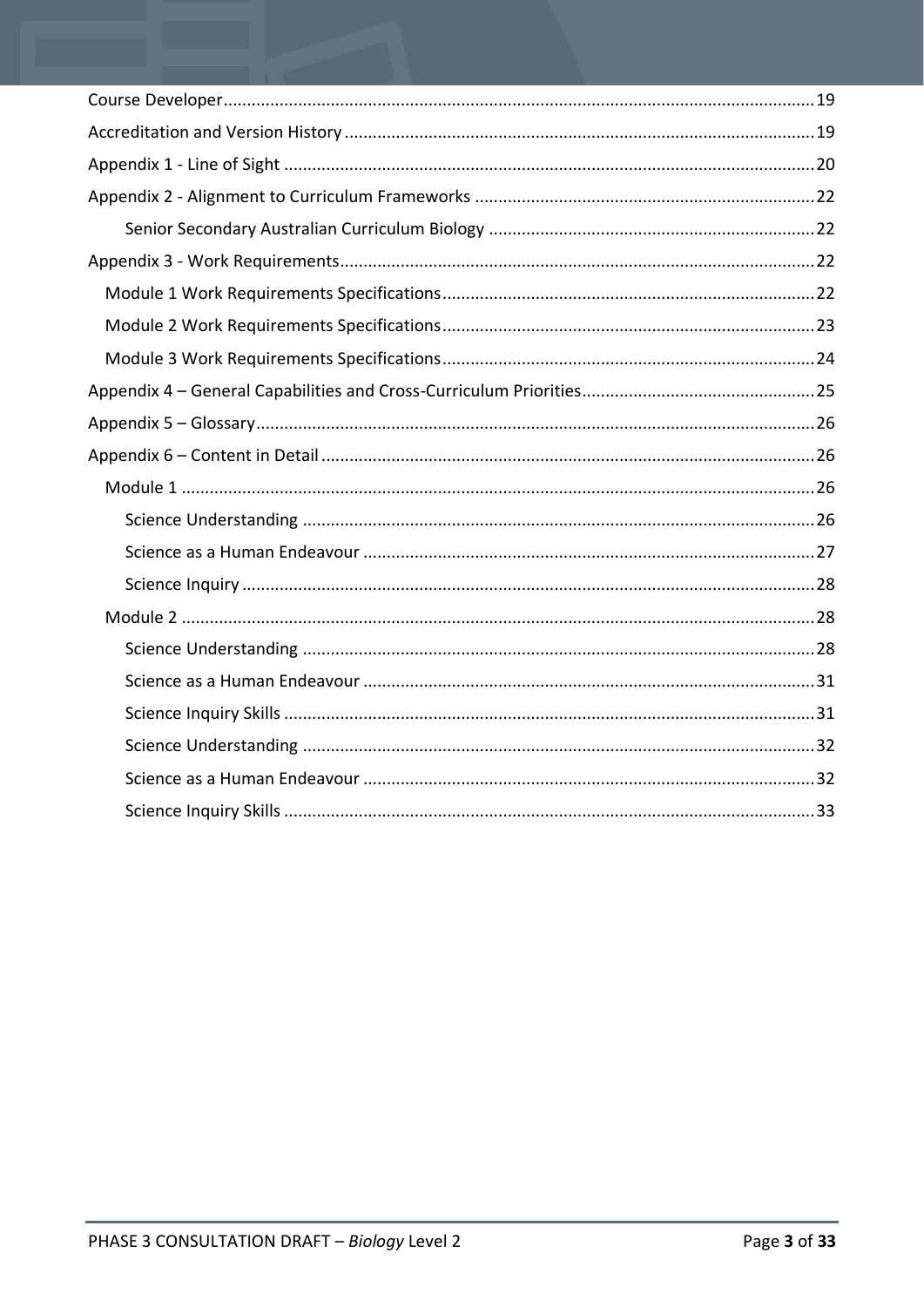# <span id="page-3-0"></span>Biology, 150 hours – Level 2

This course is the *Biology* Level 2 component of the Biology program.

# <span id="page-3-1"></span>Aims

The purpose of Years 9 to 12 [Education](https://publicdocumentcentre.education.tas.gov.au/library/Shared%20Documents/Years-9-to-12-Education-Framework.pdf) is to enable all students to achieve their potential through Years 9 to 12 and beyond in further study, training or employment.

Years 9 to 12 Education enables: Personal Empowerment, Cultural Transmission, Preparation for Citizenship and Preparation for Work.

This course supports the principles of Access, Agency, Excellence, Balance, Support and Achievement as part of a range of programs that enables students to access a diverse and highly flexible range of learning opportunities suited to their level of readiness, interests and aspirations.

Courses aligned to the Years 9 to 12 Curriculum [Framework](https://publicdocumentcentre.education.tas.gov.au/library/Shared%20Documents/Education%209-12%20Frameworks%20A3%20WEB%20POSTER.pdf) belong to one of the five focus areas of Discipline-based Study, Transdisciplinary Projects, Professional Studies, Work-based Learning and Personal Futures.

*Biology* Level 2 is a Discipline-based Study course.

# <span id="page-3-2"></span>Focus Area – Discipline-based Study

Discipline-based Study includes content, core concepts and big ideas; enabling deep knowledge and understanding of the content and the application of what is learned. Students consider accepted key disciplinary knowledge, apply distinctive ways of thinking and become increasingly independent learners. They use methodologies specific to the discipline to explore and strengthen their understanding of key concepts and develop deep knowledge, skills and understanding.

Discipline-based Study courses have three key features that guide teaching and learning:

- specialist knowledge
- theories and concepts and
- methodology and terminology.

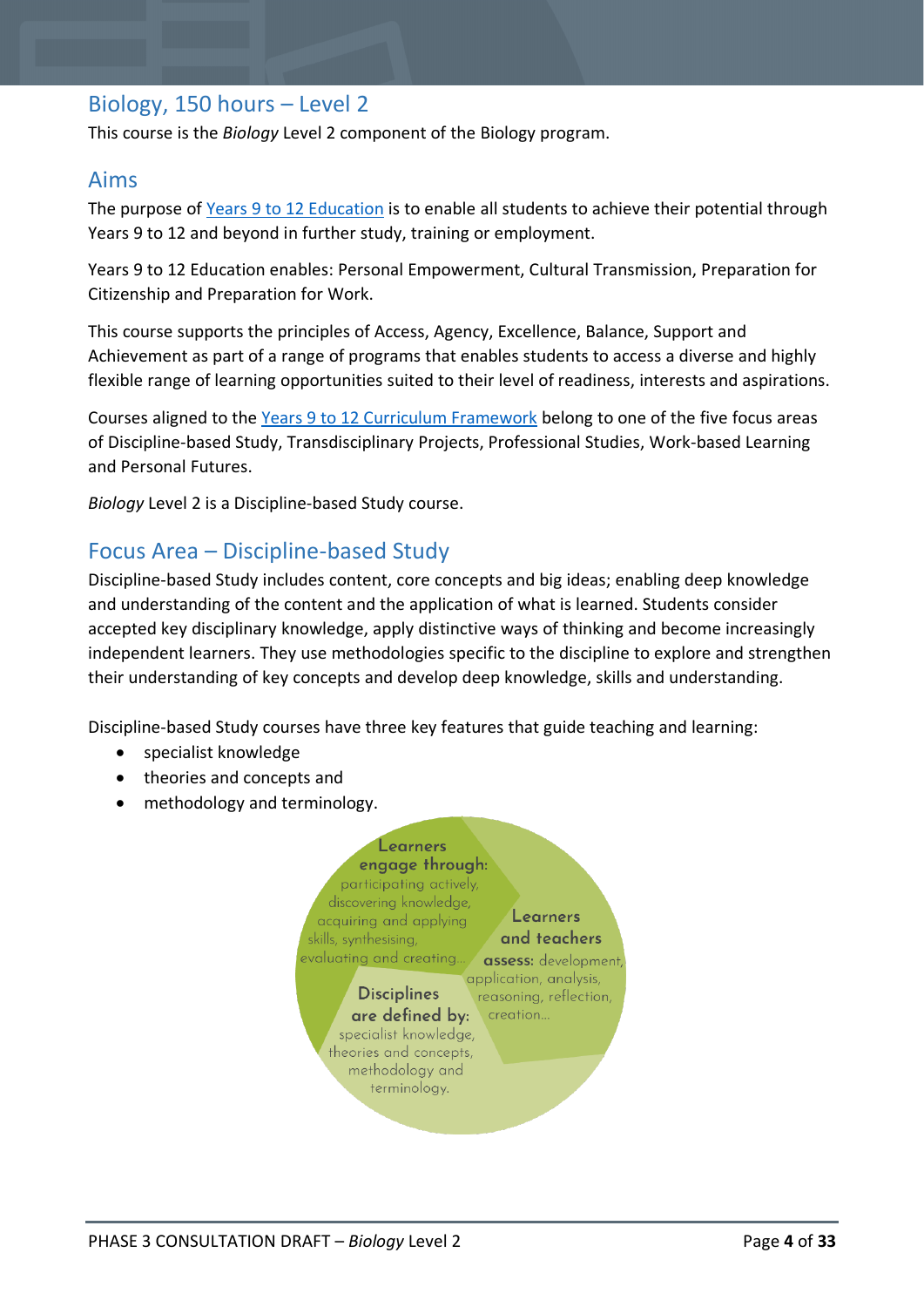In this course learners will do this by engaging with:

- how biological systems interact and are interrelated
- major biological concepts, theories and models related to biological systems at all scales
- the development of biological knowledge; how scientists use biology; and how biological knowledge influences society
- fieldwork, laboratory and other research investigations; collecting and analysing qualitative and quantitative data and interpretating evidence
- evidence-based arguments creatively and analytically when evaluating claims and applying biological knowledge
- communication of biological understanding, findings, arguments and conclusions.

# <span id="page-4-0"></span>Rationale

Australian, regional and global communities rely on the biological sciences to understand, address and successfully manage environmental, health and sustainability challenges facing society in the twenty-first century. These include the biosecurity and resilience of ecosystems, the health and wellbeing of humans and other organisms and their populations, and the sustainability of biological resources. Learners use their understanding of the interconnectedness of biological systems when evaluating both the impact of human activity and the strategies proposed to address major biological challenges now and in the future in local, national and global contexts.

The *Biology* suite of courses explores ways in which scientists work collaboratively and individually in a range of integrated fields to increase understanding of an ever-expanding body of biological knowledge. Learners develop their investigative, analytical and communication skills through field, laboratory and research investigations of living systems and through critical evaluation of the development, ethics, applications and influences of contemporary biological knowledge in a range of contexts.

Understanding of biological concepts, as well as general science knowledge and skills, is relevant to a range of careers, including those in the medical, veterinary, food and marine sciences, agriculture, biotechnology, environmental rehabilitation, biosecurity, quarantine, conservation and eco-tourism. This course will also provide a foundation for learners to critically consider, and to make informed decisions about, contemporary biological issues in their everyday lives.

# <span id="page-4-1"></span>Integration of General Capabilities and Cross-Curriculum Priorities

The general capabilities addressed specifically in this course are:

- Critical and creative thinking  $\mathbb{C}$
- Ethical understanding  $\pm$
- Literacy
- Numeracy
- Personal and social capability  $\ddot{\ddot{\bullet}}$

The cross-curriculum priorities are enabled through this course are:

- Aboriginal and Torres Strait Islander Histories and Cultures  $\mathcal V$
- Asia and Australia's Engagement with Asia AA
- Sustainability  $\triangleq$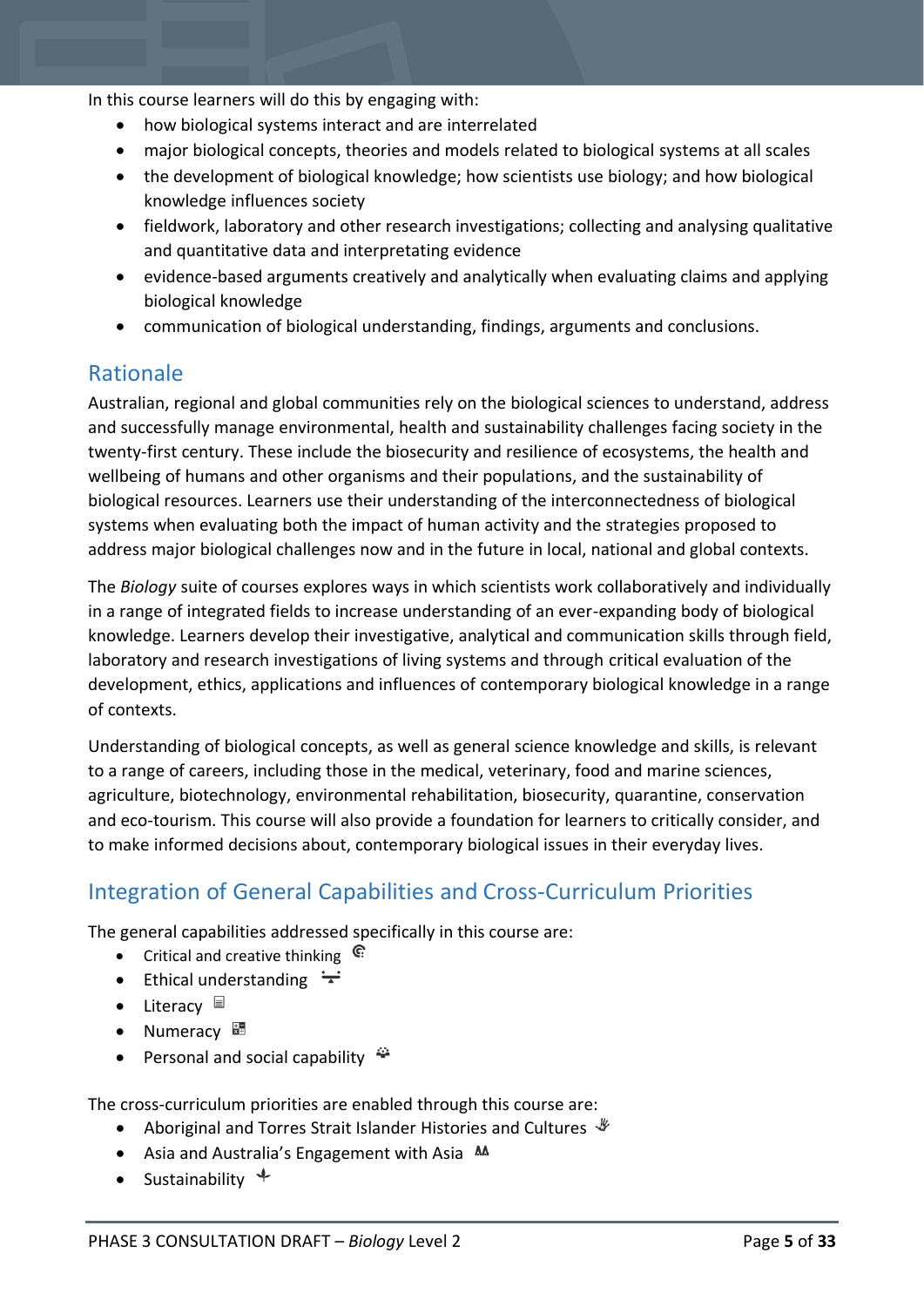# <span id="page-5-0"></span>Course Description

*Biology* Level 2 provides learners with the opportunity to engage with foundational understanding of biology including cells and their processes, organ systems, their functions and place within organisms, and ecosystems and biodiversity. Learners may use these concepts to explore one or more contexts or themes, for example:

- human biology
- agriculture
- environmental biology
- biochemistry
- marine studies.

Learners will do this using practical inquiry to engage with and understand the natural world. While applying their knowledge learners will come to understand where biological knowledge is central to society, the relationships between biology and society, and the processes of biological discovery.

# <span id="page-5-1"></span>Pathways

*Biology* Level 2 has a clear pathway from Australian Curriculum Science F-10 and other TASC Science courses as well as some TASC HaSS, HPE, Technologies and Mathematics courses.

As the study of all life *Biology* Level 2 has a clear pathway to a large range of TASC and vocational pathways.

# <span id="page-5-2"></span>Course Requirements

Learners are required to work as directed in practical situations as potentially dangerous materials and equipment may be used in this course.

Providers offering this course will need equipment, materials and a suitable space to carry out the practical component of the course effectively and safely.

This course requires learners to collaborate with others.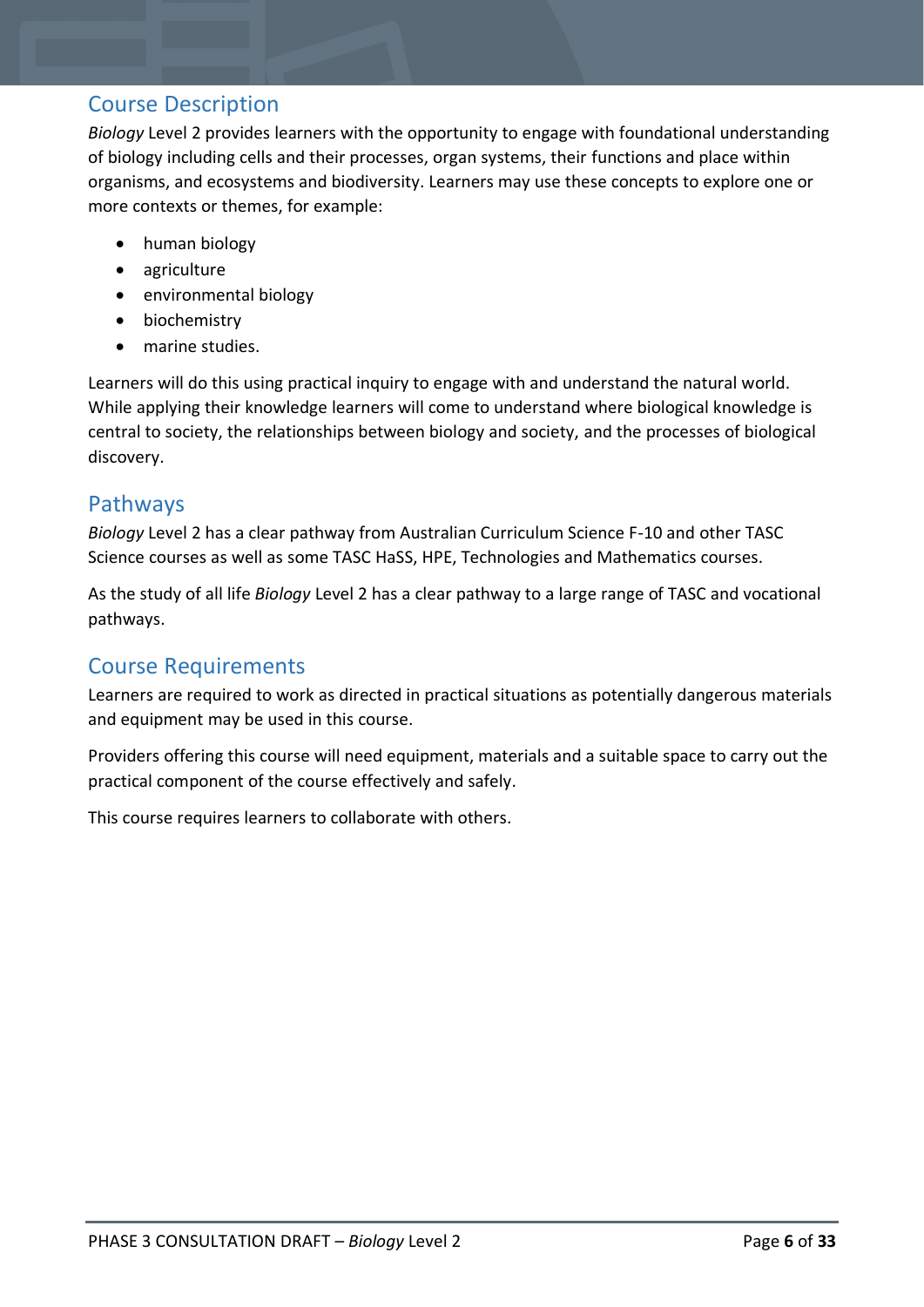# <span id="page-6-0"></span>Course Structure, Delivery and Progression

# <span id="page-6-1"></span>Structure

This course consists of three 50-hour modules.

Modules available Core Module 1: Cell Biology Core Module 2: Multicellular Organisms Core Module 3: Biodiversity and the Interconnectedness of Life



# <span id="page-6-2"></span>**Delivery**

There is no specific recommended delivery sequence for the modules

# <span id="page-6-3"></span>Developmental Progression

Each module introduces and builds upon key ideas, concepts, skills, knowledge and understanding leading to a culminating performance of understanding reflected in the work requirements within each module.

# <span id="page-6-4"></span>Module 1 - Cell Biology

The cell is the basic unit of life. Although cell structure and function are very diverse, all cells possess some common features: all prokaryotic and eukaryotic cells need to exchange materials with their immediate external environment in order to maintain the chemical processes vital for cell functioning. In this module, learners examine inputs and outputs of cells to develop an understanding of the chemical nature of cellular systems, both structurally and functionally, and the processes required for cell survival. Learners investigate the ways in which matter moves and energy is transformed and transferred in the biochemical processes of photosynthesis and respiration, and some of the role of enzymes in controlling biochemical systems.

Through the investigation of appropriate contexts, learners explore how international collaboration, evidence from multiple disciplines and the use of ICT and other technologies have contributed to developing understanding of the structure and function of cells and multicellular organisms. They investigate how scientific knowledge is used to offer valid explanations and reliable predictions, and the ways in which scientific knowledge interacts with social, economic, cultural and ethical factors. Learners use science inquiry skills to explore the relationship between structure and function, by conducting real or virtual dissections and carrying out microscopic examination of cells. Learners consider the ethical considerations that apply to the use of living organisms in research. They develop skills in constructing and using models to describe and interpret data about the functions of cells and organisms.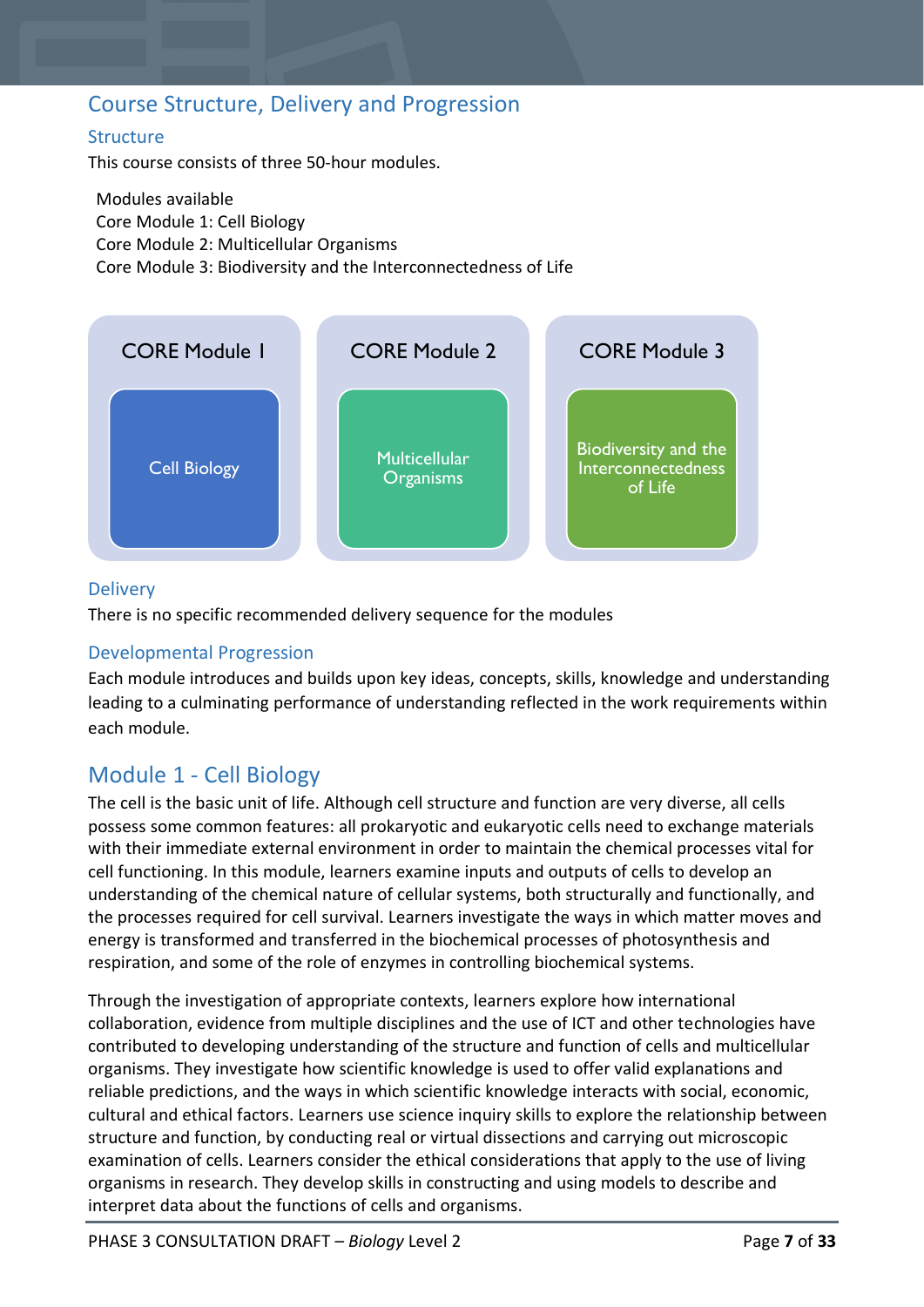#### <span id="page-7-0"></span>Module 1 Learning Outcomes

On successful completion of this module, learners will be able to:

- 1. work independently and with others to explore, analyse and communicate cell biology concepts
- 2. design, implement, evaluate and adapt inquiries into cell biology
- 3. analyse the interrelationships of the development and applications of cell biology with technology and the values broader community
- 4. apply and analyse models and theories used to explain cell biology processes including biochemistry and respiration.

#### <span id="page-7-1"></span>Module 1 Content

Cells are the building blocks of all life of Earth. The different types of cells in a multicellular organism form a range of tissues that are part of organs and organ systems. In this unit by applying knowledge, including practically, of the common and distinct features of different types of cells some of the processes that underpin life will be explained at a cellular level. These include some application of biochemical, respiratory and photosynthetic processes. Science Understanding and Science as a Human Endeavour describe the key knowledge in Module 1, and Science Inquiry Skills are the key skills.

Learners may use these concepts to explore one or more contexts or themes and by the end of this module, learners will:

- understand that the structure and function of cells and their components are related to the need to exchange matter and energy with their immediate environment
- understand how theories and models have developed based on evidence from multiple disciplines, and the uses and limitations of biological knowledge in a range of contexts
- use science inquiry skills to design, conduct, evaluate and communicate investigations into the structure and function of cells
- evaluate, with reference to empirical evidence, claims about cellular processes
- communicate biological understanding using qualitative and quantitative representations in appropriate modes and genres.

#### **Science Understanding (see Appendix 6 for content in detail)**

- cell theory
- Biochemistry
- basics of respiration and photosynthesis (for carbon & energy transfer).

#### **Science as a Human Endeavour (see Appendix 6 for content in detail)**

- development and collaboration within Biology
- science and technology
- science and the broader community.

#### **Science Inquiry (see Appendix 6 for content in detail)**

- design of inquiry
- implementation of inquiry
- evaluation of inquiry.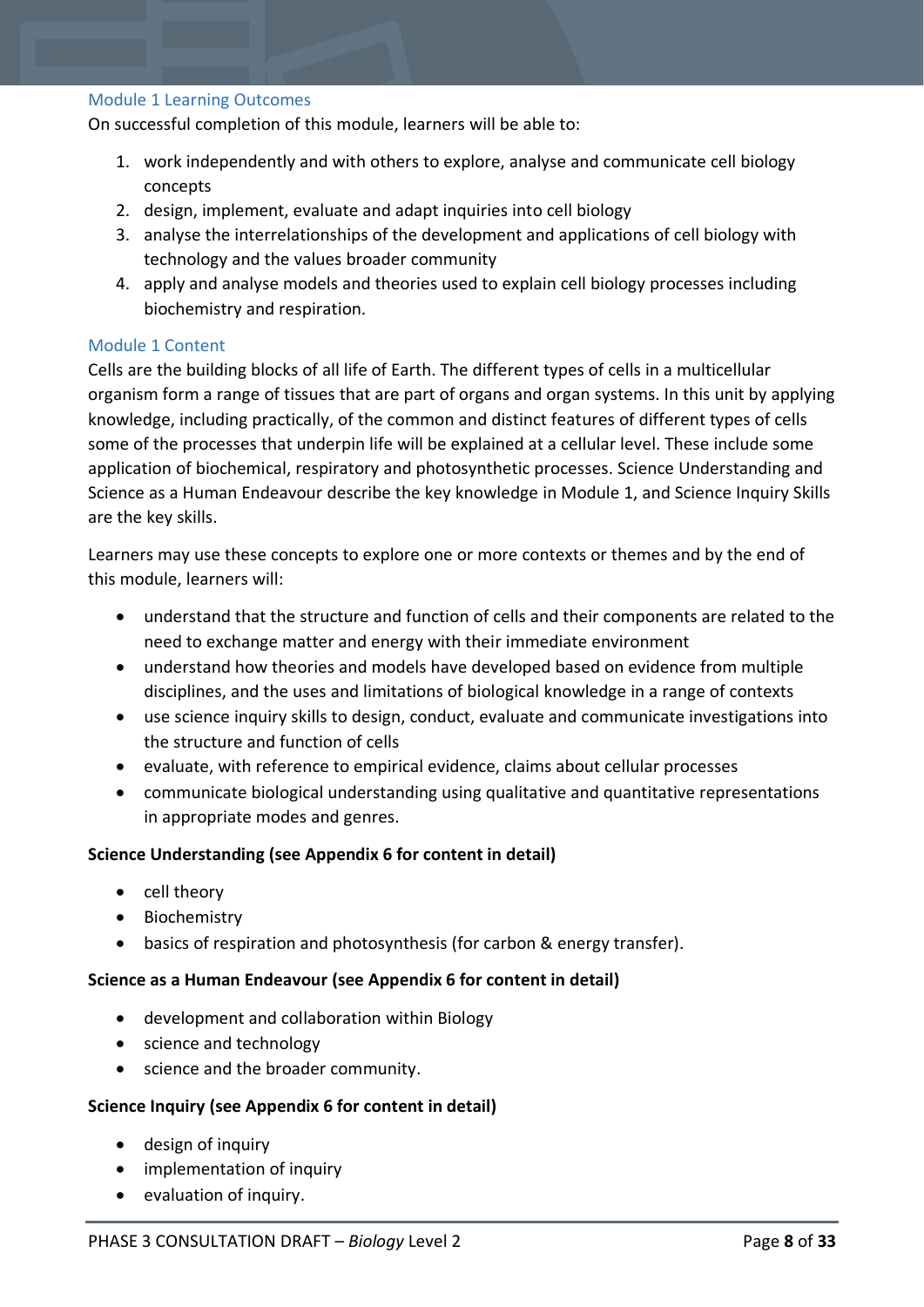#### <span id="page-8-0"></span>Module 1 Work Requirements

The work requirements of a course are processes, products or performances that provide a significant demonstration of achievement that is measurable against the course's standards. Work requirements need not be the sole form of assessment for a module.

This module includes one (1) extended response and one (1) inquiry as work requirements.

See Appendix 3 for summary of Work Requirement specifications for this course.

#### <span id="page-8-1"></span>Module 1 Assessment

This module will assess criteria 1, 2, 3, 4.

# <span id="page-8-2"></span>Module 2 - Multicellular Organisms

The cell is the basic unit of life. Multicellular organisms typically consist of a number of interdependent systems of cells organised into tissues, organs and organ systems. In Module 2 learners examine the structure and function of plant and animal systems at cell and tissue levels in order to describe how they facilitate the efficient provision or removal of materials to and from all cells of the organism.

Through the investigation of appropriate contexts, learners explore how the use of ICT and other technologies have contributed to developing understanding of the structure and function of cells and multicellular organisms. They investigate how scientific knowledge is used to offer valid explanations and reliable predictions, and the ways in which scientific knowledge interacts with social, economic, cultural and ethical factors. Learners use science inquiry skills to explore the relationship between structure and function, by conducting real or virtual dissections and carrying out microscopic examination of tissues. Learners consider the ethical considerations that apply to the use of living organisms in research. They develop skills in constructing and using models to describe and interpret data about the functions of cells and organisms.

#### <span id="page-8-3"></span>Module 2 Learning Outcomes

On successful completion of this module, learners will be able to:

- 1. work independently and with others to explore, analyse and communicate multicellular organism concepts
- 2. design, implement, evaluate and adapt inquiries into multicellular organisms
- 3. analyse the interrelationships of the development and applications of multicellular organism concepts with technology and the values broader community
- 5. apply and analyse models and theories used to explain systems and processes within multicellular organisms.

#### <span id="page-8-4"></span>Module 2 Content

There are some key organ systems within multicellular organisms. In this unit by applying knowledge, including practically, of the features, functions and processes of these key organ systems their roles and mechanisms can be explained. Respiratory, digestive, excretory, circulatory and plant transport systems will be explored. Science Understanding and Science as a Human Endeavour describe the key knowledge in Module 2, and Science Inquiry Skills are the key skills.

Learners may use these concepts to explore one or more contexts or themes and by the end of this module, learners will: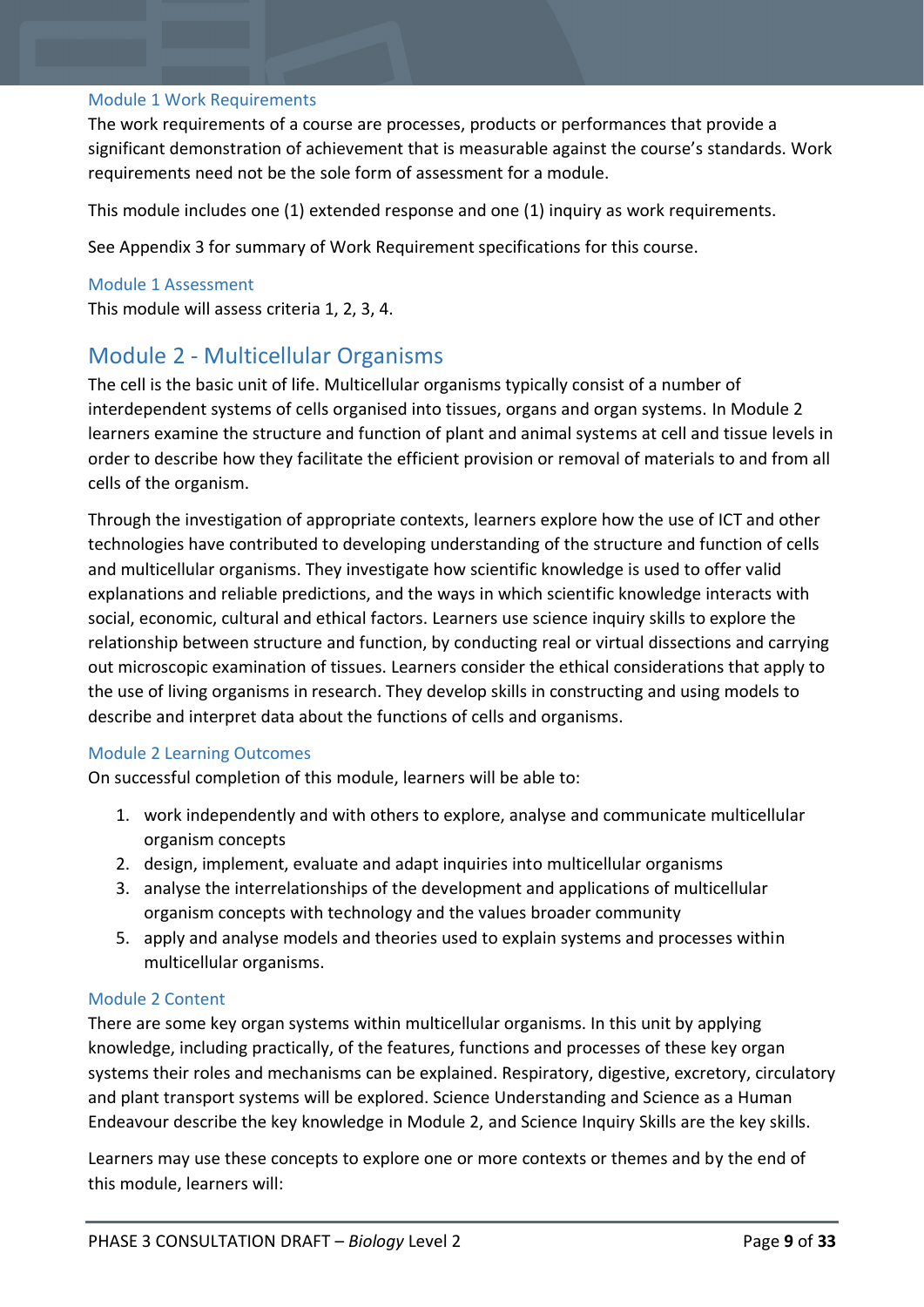- understand that multicellular organisms consist of multiple interdependent and hierarchically-organised systems that enable exchange of matter and energy with their immediate environment
- understand how theories and models have developed based on evidence from multiple disciplines and the uses and limitations of biological knowledge in a range of contexts
- use science inquiry skills to design, conduct, evaluate and communicate investigations multicellular organisms
- evaluate, with reference to empirical evidence, claims about the structure and function of multicellular organisms
- communicate biological understanding using qualitative and quantitative representations in appropriate modes and genres.

# **Science Understanding (see Appendix 6 for content in detail)**

- respiratory and digestive systems
- excretory and circulatory systems
- plant transport.

# **Science as a Human Endeavour (see Appendix 6 for content in detail)**

- science and technology
- science and the broader community.

# **Science Inquiry Skills (see Appendix 6 for content in detail)**

- design of inquiry
- implementation of inquiry
- evaluation of inquiry.

# <span id="page-9-0"></span>Module 2 Work Requirements

The work requirements of a course are processes, products or performances that provide a significant demonstration of achievement that is measurable against the course's standards. Work requirements need not be the sole form of assessment for a module.

This module includes one (1) extended response and one (1) inquiry as work requirements.

See Appendix 3 for summary of Work Requirement specifications for this course.

# <span id="page-9-1"></span>Module 2 Assessment

This module will assess criteria 1, 2, 3, 5.

# <span id="page-9-2"></span>Module 3 - Biodiversity and the Interconnectedness of Life

In Module 3 learners develop an understanding of the processes involved in the movement of energy and matter in ecosystems. They investigate ecosystem dynamics, including interactions within and between species, and interactions between abiotic and biotic components of ecosystems. They also investigate how measurements of abiotic factors, population numbers and species diversity, and descriptions of species interactions, can form the basis for spatial and temporal comparisons between ecosystems. Learners use classification keys to identify organisms, describe the biodiversity in ecosystems, investigate patterns in relationships between organisms, and aid scientific communication.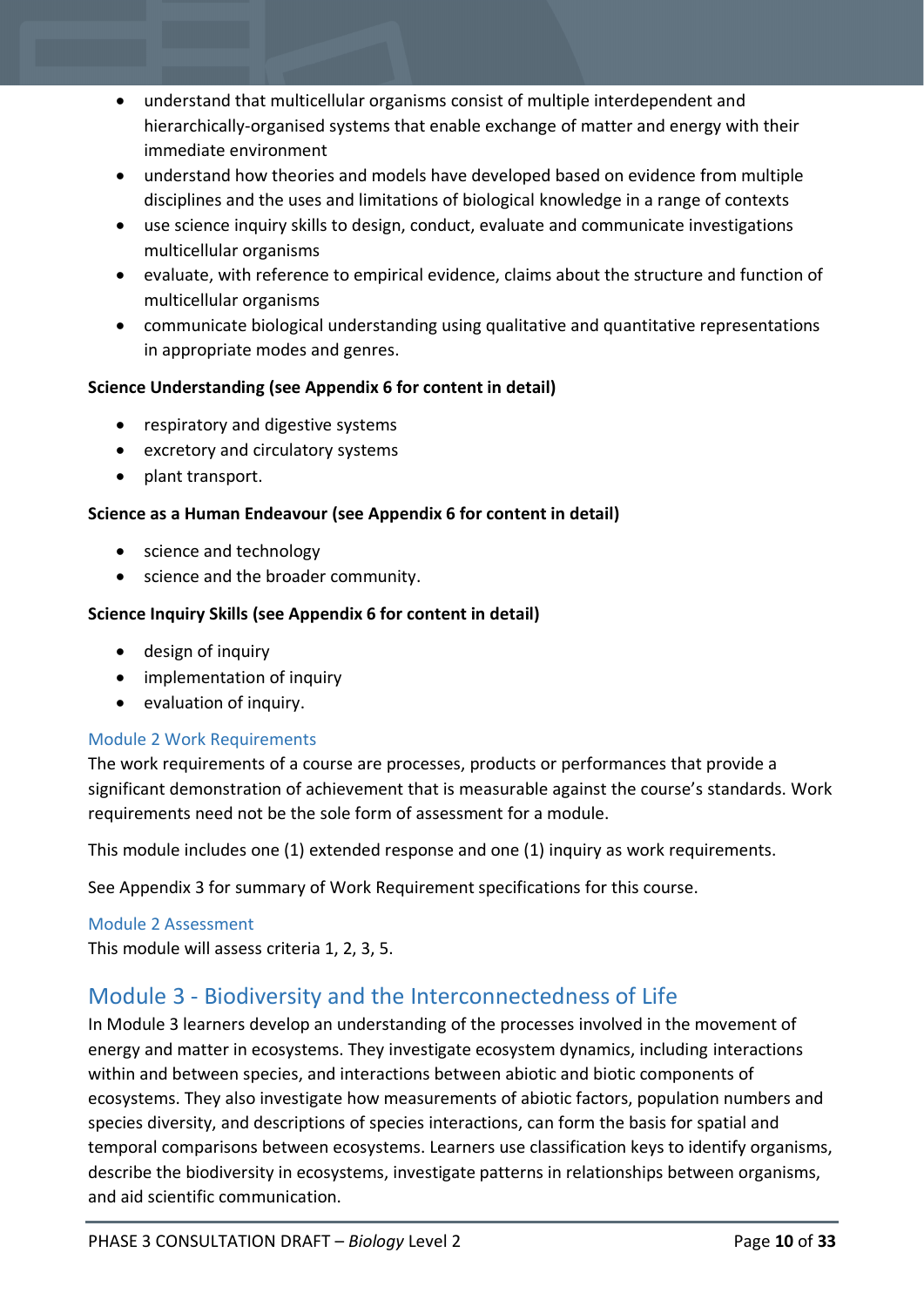Through the investigation of appropriate contexts, learners explore how international collaboration, evidence from multiple disciplines and the use of ICT and other technologies have contributed to the study and conservation of national, regional and global biodiversity. They investigate how scientific knowledge is used to offer valid explanations and reliable predictions, and the ways in which scientific knowledge interacts with social, economic, cultural and ethical factors. Fieldwork is an important part of this unit, providing valuable opportunities for learners to work together to collect first-hand data and to experience local ecosystem interactions. In order to understand the interconnectedness of organisms, the physical environment and human activity, learners analyse and interpret data collected through investigation of a local environment and from sources relating to other Australian, regional and global environments.

# <span id="page-10-0"></span>Module 3 Learning Outcomes

On successful completion of this module, learners will be able to:

- 1. work independently and with others to explore, analyse and communicate ecosystem concepts
- 2. design, implement, evaluate and adapt inquiries into cell biology
- 3. analyse the interrelationships of the development and applications of cell biology with technology and the values broader community
- 6. apply and analyse models and theories used to explain biodiversity and the interconnectedness of life.

# <span id="page-10-1"></span>Module 3 Content

The current view of the biosphere as a dynamic system composed of Earth's diverse, interrelated and interacting ecosystems developed from the work of eighteenth and nineteenth century naturalists, who collected, classified, measured and mapped the distribution of organisms and environments around the world. In this module, learners investigate and describe a number of diverse ecosystems, exploring the range of biotic and abiotic components to understand the dynamics, diversity and underlying unity of these systems.

Learners may use these concepts to explore one or more contexts or themes and by the end of this module, learners will:

- understand how classification helps to organise, analyse and communicate data about biodiversity
- understand that ecosystem diversity and dynamics can be described and compared with reference to biotic and abiotic components and their interactions
- understand how theories and models have developed based on evidence from multiple disciplines, and the uses and limitations of biological knowledge in a range of contexts
- use science inquiry skills to design, conduct, evaluate and communicate investigations into biodiversity and flows of matter and energy in a range of ecosystems
- evaluate, with reference to empirical evidence, claims about relationships between and within species, diversity of and within ecosystems, and energy and matter flows
- communicate biological understanding using qualitative and quantitative representations in appropriate modes and genres.

# **Science Understanding (see Appendix 6 for content in detail)**

• classification of life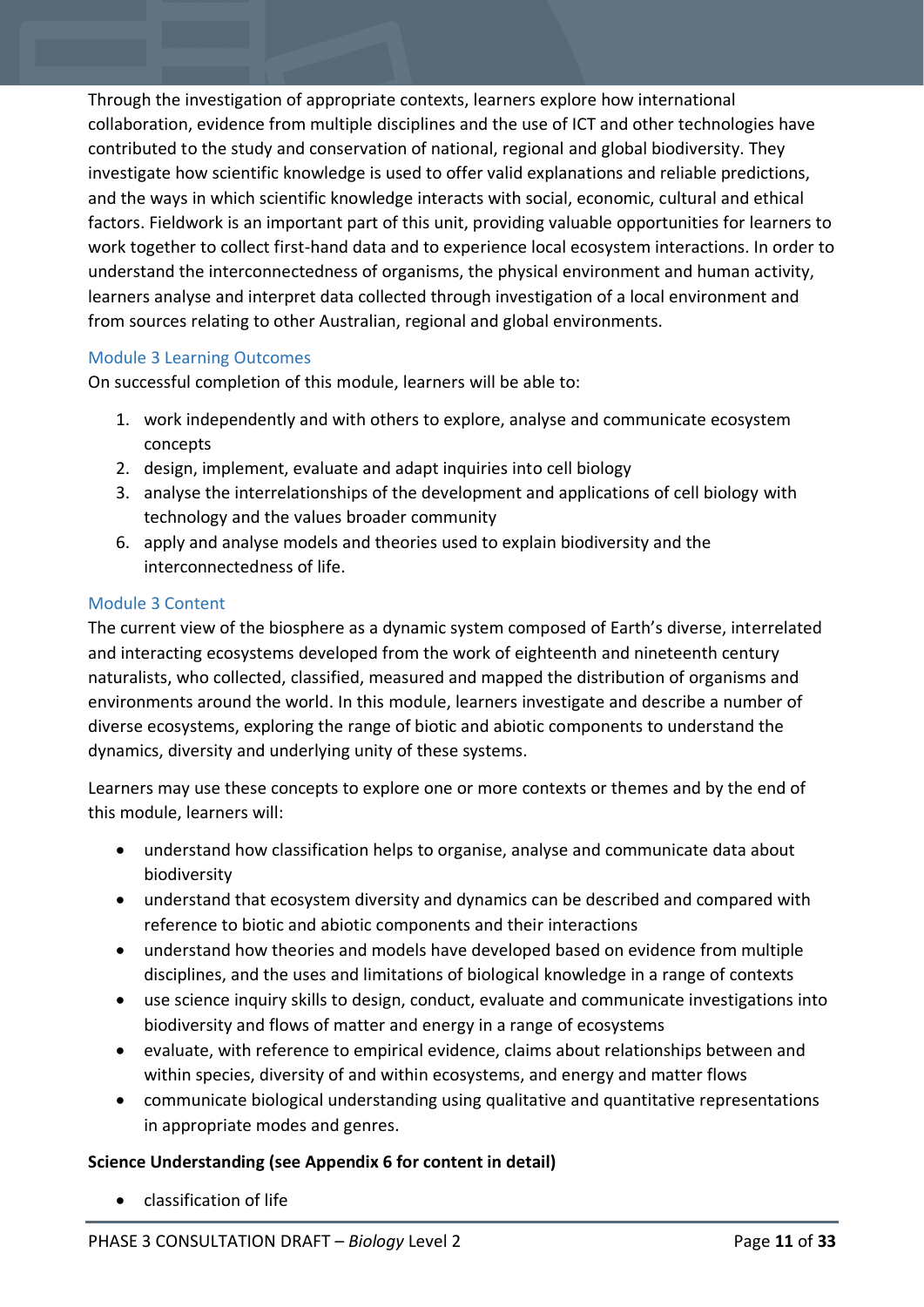- ecosystem dynamics and modelling
- biogeochemical cycling
- human activities.

#### **Science as a Human Endeavour (see Appendix 6 for content in detail)**

- development and collaboration within Biology
- science and technology.

#### **Science Inquiry Skills (see Appendix 6 for content in detail)**

- design of inquiry
- implementation of inquiry
- evaluation of inquiry.

#### <span id="page-11-0"></span>Module 3 Work Requirements

The work requirements of a course are processes, products or performances that provide a significant demonstration of achievement that is measurable against the course's standards. Work requirements need not be the sole form of assessment for a module.

This module includes one (1) extended response and one (1) inquiry as work requirements.

See Appendix 3 for summary of Work Requirement specifications for this course.

#### <span id="page-11-1"></span>Module 3 Assessment

This module will assess criteria 1, 2, 3, 6.

# <span id="page-11-2"></span>Assessment

Criterion-based assessment is a form of outcomes assessment that identifies the extent of learner achievement at an appropriate end-point of study. Although assessment – as part of the learning program – is continuous, much of it is formative, and is done to help learners identify what they need to do to attain the maximum benefit from their study of the course. Therefore, assessment for summative reporting to TASC will focus on what both teacher and learner understand to reflect end-point achievement.

The standard of achievement each learner attains on each criterion is recorded as a rating 'A', 'B', or 'C', according to the outcomes specified in the standards section of the course.

A 't' notation must be used where a learner demonstrates any achievement against a criterion less than the standard specified for the 'C' rating.

A 'z' notation is to be used where a learner provides no evidence of achievement at all.

Internal assessment of all criteria will be made by the provider. Providers will report the learner's rating for each criterion to TASC.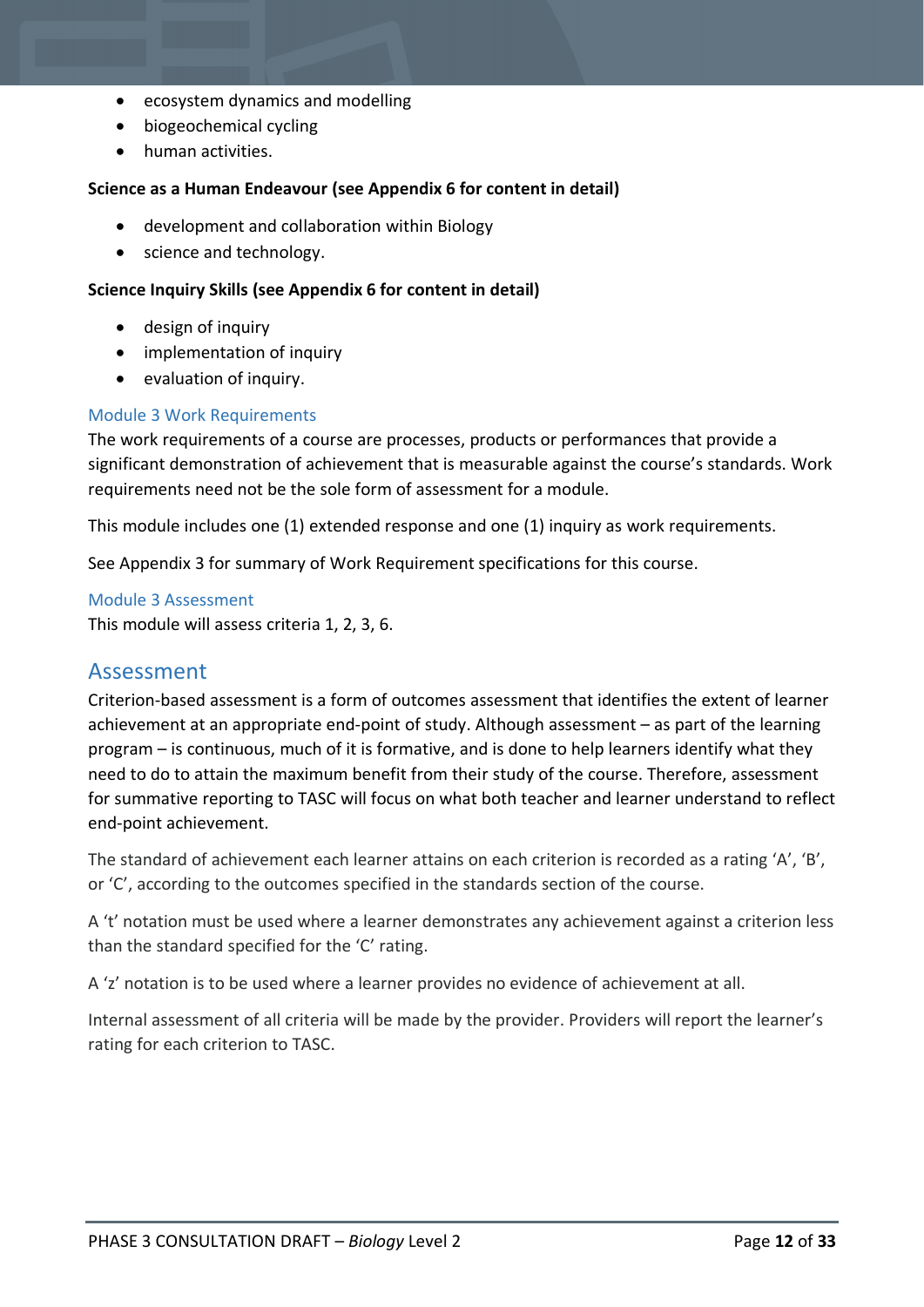<span id="page-12-0"></span>**Criteria** 

|                      | Module 1 | Module 2   | Module 3 | <b>Notes</b>                                                          |
|----------------------|----------|------------|----------|-----------------------------------------------------------------------|
| Criteria<br>Assessed | 1,2,3,4  | 1, 2, 3, 5 | 1,2,3,6  | Three common in all<br>modules and one focus<br>criterion per module. |

The assessment for *Biology* Level 2 will be based on the degree to which the learner can:

- 1. explore, analyse and communicate biology concepts and practices as an individual and within a group
- 2. design, implement and evaluate inquiry into biological systems
- 3. compare the development and applications of biology with technologies and the broader community
- 4. apply and analyse models and theories for cell biology structure and function
- 5. apply and analyse models and theories for multicellular organisms
- 6. apply and analyse models and theories for biodiversity and the interconnectedness of life.

# <span id="page-12-1"></span>**Standards**

Criterion 1: explore, analyse and communicate biology concepts and practices as an individual and within a group

| Rating C                      | Rating B                      | <b>Rating A</b>              |
|-------------------------------|-------------------------------|------------------------------|
| refines approaches to tasks   | analyses and refines          | analyses, rethinks and       |
| to take account of            | approaches to tasks to take   | refines approaches to tasks  |
| unexpected or difficult       | account of unexpected or      | to take account of           |
| situations and/or safety      | difficult situations and/or   | unexpected or                |
| considerations                | safety considerations         | difficult situations and/or  |
|                               |                               | safety considerations        |
| analyses the extent to which  | analyses the extent to which  | analyses the extent to which |
| their roles and               | individual roles and          | individual roles and         |
| responsibilities contributed  | responsibilities contributed  | responsibilities contributed |
| to the achievement of         | to the achievement of         | to group cohesion and the    |
| personal and group            | personal and group            | achievement of personal      |
| objectives                    | objectives                    | and group objectives         |
| selects and uses appropriate  | selects and uses appropriate  | selects, constructs and uses |
| representations to describe   | representations to describe   | appropriate representations  |
| relationships and solve       | relationships and to solve    | to describe relationships    |
| problems                      | unfamiliar problems           | and to solve unfamiliar      |
|                               |                               | problems                     |
|                               |                               |                              |
| communicates effectively in   | communicates clearly in a     | communicates clearly in a    |
| a range of modes, styles and  | range of modes, styles and    | broad range of modes,        |
| genres for specific purposes. | genres for specific purposes. | styles and genres for        |
|                               |                               | specific purposes.           |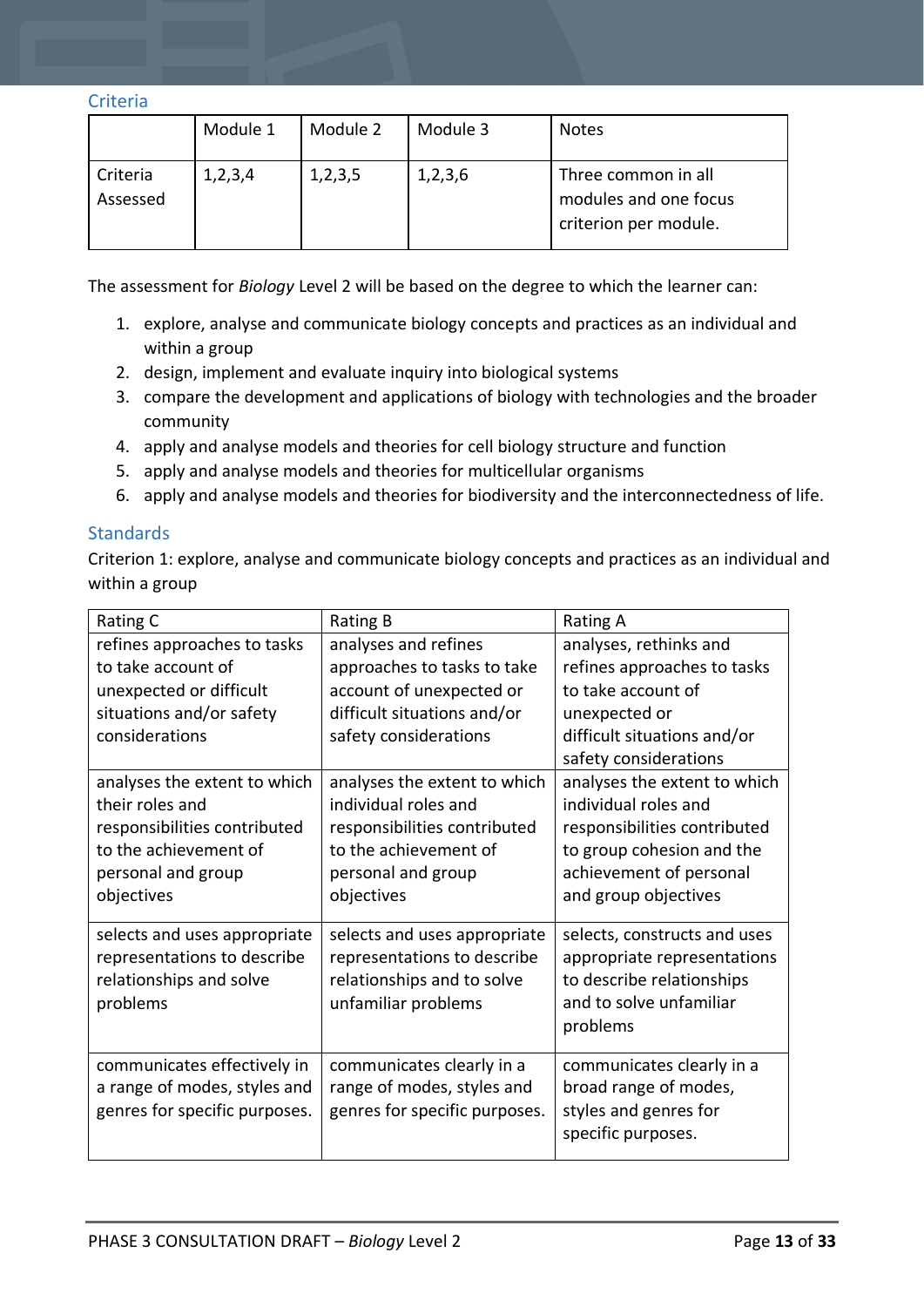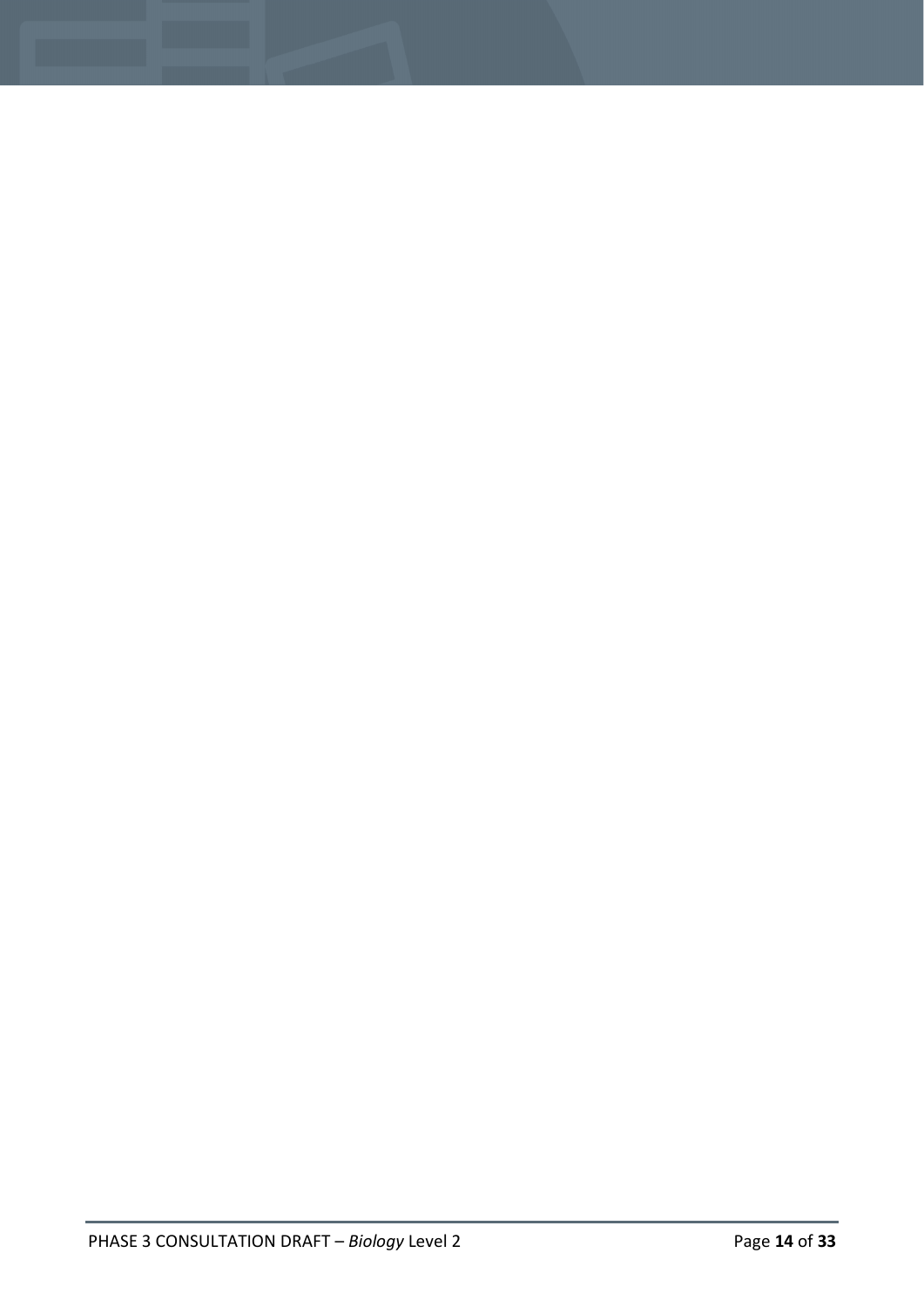Rating C Rating B Rating A plans and conducts safe, ethical investigations that collect valid data in response to a familiar question or problem designs, conducts and improves safe, ethical investigations that collect valid data in response to a familiar question or problem designs, conducts and improves safe, ethical investigations that efficiently collect valid data in response to an unfamiliar question or problem analyses data to identify trends and anomalies, and sources of error analyses data to identify causal relationships, anomalies, and sources of error analyses data to explain causal relationships, the reliability of the data, and sources of error selects data to demonstrate trends and presents simple conclusions based on data selects data as evidence for conclusions with reference to models and/or theories selects of data as evidence conclusions with reference to models and/or theories and identify limitations considers processes and claims and suggests improvements or alternatives. analyses processes and claims and uses evidence to identify possible improvements or alternatives. evaluates processes and claims and provides an evidence-based discussion of improvements or alternatives.

Criterion 2: design, implement and analyse inquiry into biological systems

Criterion 3: compare the development and applications of biology with technologies and the broader community

| Rating C                     | Rating B                    | Rating A                    |
|------------------------------|-----------------------------|-----------------------------|
| describes the role of        | compares the role of        | analyses the role of        |
| collaboration and new        | collaboration and review in | collaboration and review in |
| evidence in developing       | the development of          | the development of          |
| biological knowledge         | biological theories and     | biological theories and     |
|                              | models                      | models                      |
| describes ways in which      | compares how biological     | analyses how biological     |
| biological science has been  | science has been used in    | science has been used in    |
| used in society to meet      | society to meet needs and   | society to meet diverse     |
| needs and identifies some    | identifies social, economic | needs and to inform         |
| social, economic and ethical | and ethical implications of | decision making and is      |
| implications of these        | these applications          | influenced by social,       |
| applications                 |                             | economic and ethical        |
|                              |                             | factors                     |
| describes the role of        | compares the roles of       | analyses the role of        |
| technologies in the          | technologies in the         | technologies in the         |
| development of biological    | development of biological   | development of biological   |
| knowledge.                   | knowledge.                  | knowledge.                  |
|                              |                             |                             |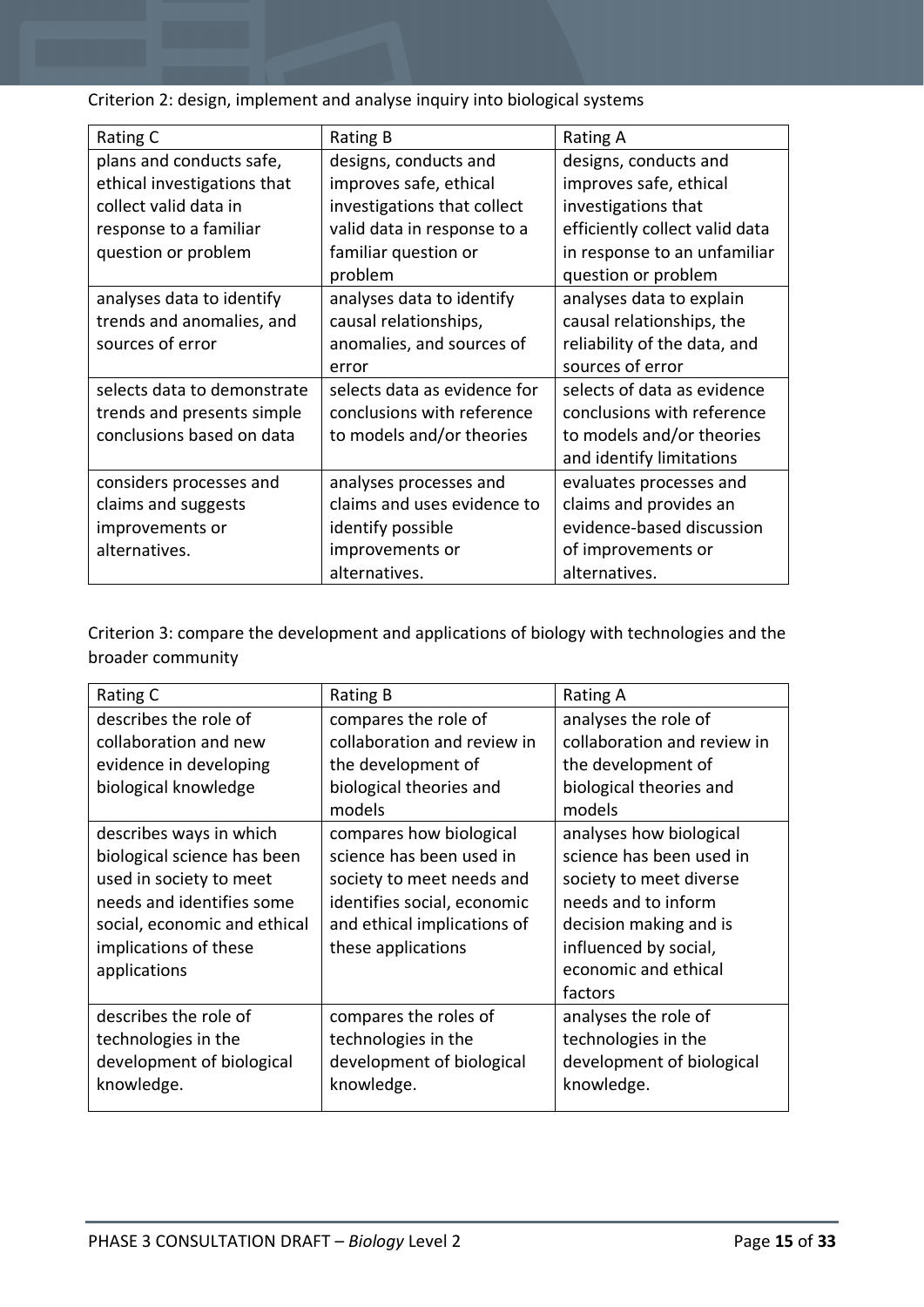| Rating C                   | <b>Rating B</b>             | <b>Rating A</b>             |
|----------------------------|-----------------------------|-----------------------------|
| applies theories or models | applies theories and models | applies theories and models |
| of cell structure and      | of cell structure and       | of cell structure and       |
| function to explain        | function to discuss         | function to analyse         |
| phenomena, interpret       | phenomena, interpret        | phenomena, interpret        |
| simple problems and make   | problems and make           | problems and make           |
| simple predictions in      | plausible predictions in    | plausible predictions in    |
| familiar contexts          | familiar contexts           | unfamiliar contexts         |
| applies theories or models | applies theories and models | applies theories and models |
| of biochemistry to explain | of biochemistry to discuss  | of biochemistry to analyse  |
| phenomena, interpret       | phenomena, interpret        | phenomena, interpret        |
| simple problems and make   | problems and make           | problems and make           |
| simple predictions in      | plausible predictions in    | plausible predictions in    |
| familiar contexts          | familiar contexts           | unfamiliar contexts         |
| applies theories or models | applies theories and models | applies theories and models |
| of respiration and         | of respiration and          | of respiration and          |
| photosynthesis to explain  | photosynthesis to discuss   | photosynthesis to analyse   |
| phenomena, interpret       | phenomena, interpret        | phenomena, interpret        |
| simple problems and make   | problems and make           | problems and make           |
| simple predictions in      | plausible predictions in    | plausible predictions in    |
| familiar contexts.         | familiar contexts.          | unfamiliar contexts.        |

Criterion 4: apply and analyse models and theories for cell biology structure and function

Criterion 5: apply and analyse models and theories for multicellular organisms

| Rating C                     | <b>Rating B</b>              | <b>Rating A</b>              |
|------------------------------|------------------------------|------------------------------|
| applies theories or models   | applies theories and models  | applies theories and models  |
| of respiratory and digestive | of respiratory and digestive | of respiratory and digestive |
| systems to explain           | systems to discuss           | systems to analyse           |
| phenomena, interpret         | phenomena, interpret         | phenomena, interpret         |
| simple problems and make     | problems and make            | problems and make            |
| simple predictions in        | plausible predictions in     | plausible predictions in     |
| familiar contexts            | familiar contexts            | unfamiliar contexts          |
| applies theories or models   | applies theories and models  | applies theories and models  |
| of excretory systems to      | of excretory systems to      | of excretory systems to      |
| explain phenomena,           | discuss phenomena,           | analyse phenomena,           |
| interpret simple problems    | interpret problems and       | interpret problems and       |
| and make simple              | make plausible predictions   | make plausible predictions   |
| predictions in familiar      | in familiar contexts         | in unfamiliar contexts       |
| contexts                     |                              |                              |
| applies theories or models   | applies theories and models  | applies theories and models  |
| of circulatory and plant     | of circulatory and plant     | of circulatory and plant     |
| transport systems to explain | transport systems to discuss | transport systems to         |
| phenomena, interpret         | phenomena, interpret         | analyse phenomena,           |
| simple problems and make     | problems and make            | interpret problems and       |
| simple predictions in        | plausible predictions in     | make plausible predictions   |
| familiar contexts.           | familiar contexts.           | in unfamiliar contexts.      |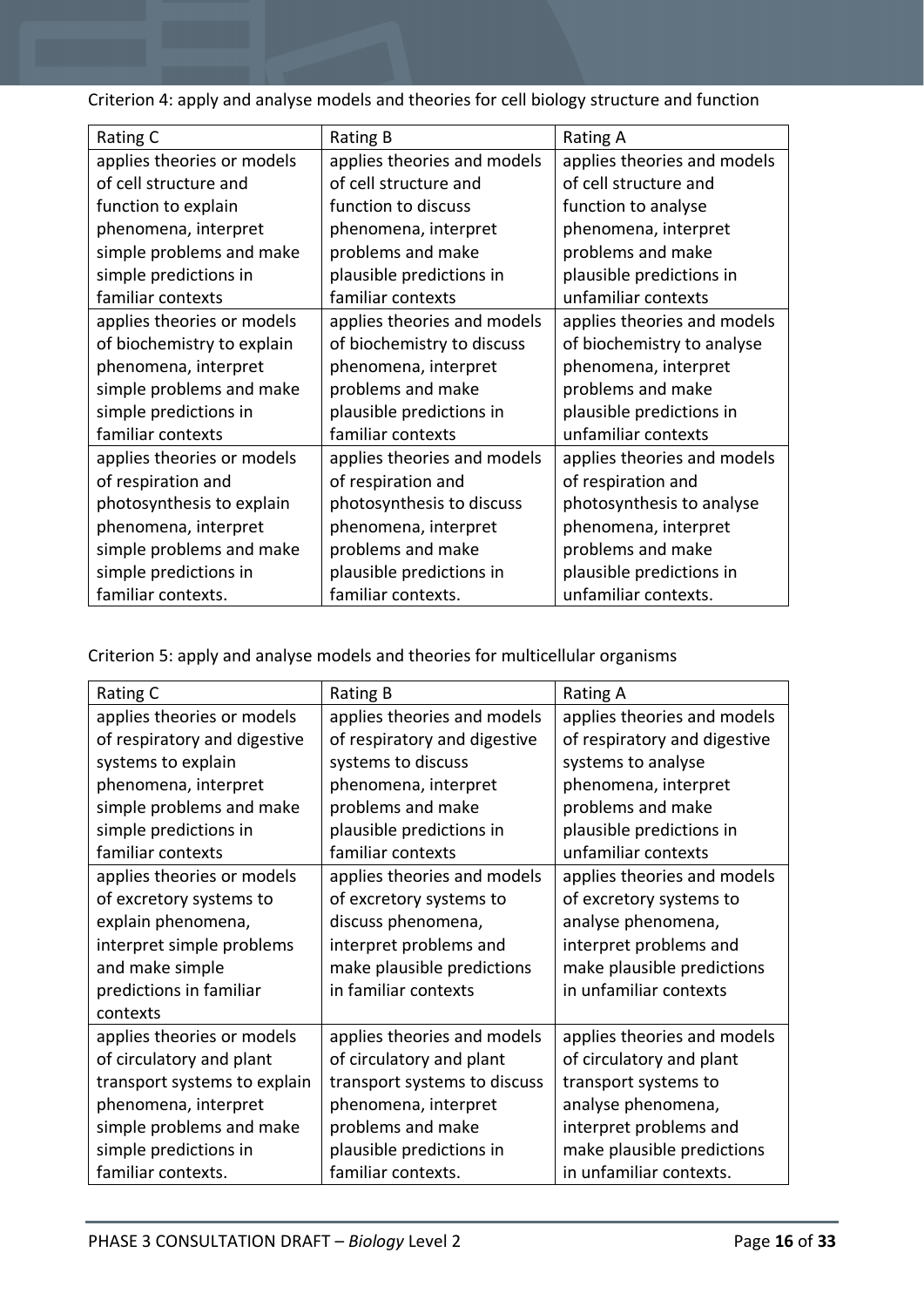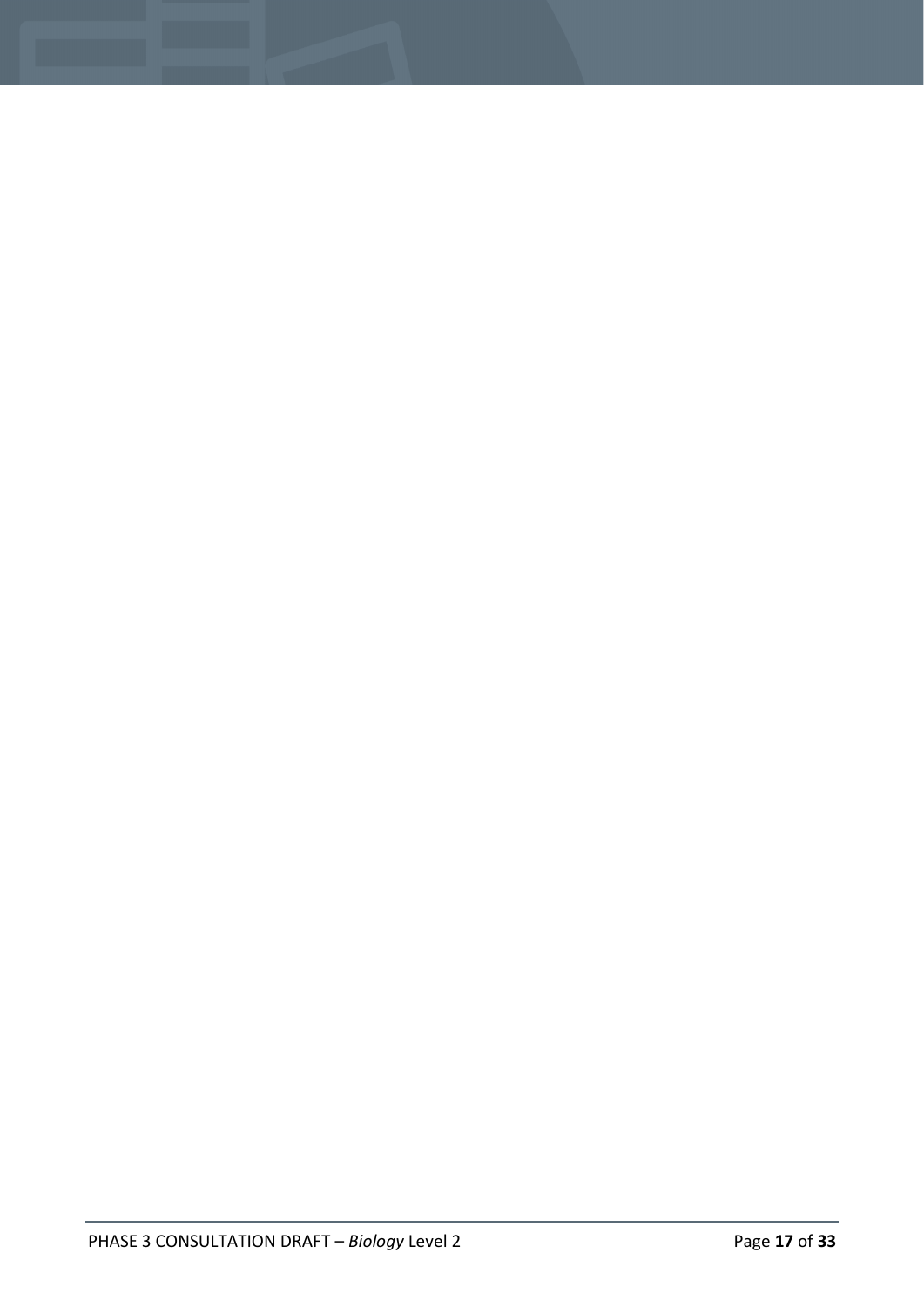Criterion 6: apply and analyse ecosystems models and theories for biodiversity and the interconnectedness of life

| Rating C                   | <b>Rating B</b>             | <b>Rating A</b>             |
|----------------------------|-----------------------------|-----------------------------|
| applies theories or models | applies theories and models | applies theories and models |
| of classification and      | of classification and       | of classification and       |
| biogeochemical cycling to  | biogeochemical cycling to   | biogeochemical cycling to   |
| explain phenomena,         | discuss phenomena,          | analyse phenomena,          |
| interpret simple problems  | interpret problems and      | interpret problems and      |
| and make simple            | make plausible predictions  | make plausible predictions  |
| predictions in familiar    | in familiar contexts        | in unfamiliar contexts      |
| contexts                   |                             |                             |
| applies theories or models | applies theories and models | applies theories and models |
| of ecosystems to explain   | of ecosystems to discuss    | of ecosystems to analyse    |
| phenomena, interpret       | phenomena, interpret        | phenomena, interpret        |
| simple problems and make   | problems and make           | problems and make           |
| simple predictions in      | plausible predictions in    | plausible predictions in    |
| familiar contexts          | familiar contexts           | unfamiliar contexts         |
| applies theories or models | applies theories and models | applies theories and models |
| of human impact on         | of human impact on          | of human impact on          |
| ecosystems to explain      | ecosystems to discuss       | ecosystems systems to       |
| phenomena, interpret       | phenomena, interpret        | analyse phenomena,          |
| simple problems and make   | problems and make           | interpret problems and      |
| simple predictions in      | plausible predictions in    | make plausible predictions  |
| familiar contexts.         | familiar contexts.          | in unfamiliar contexts.     |

# <span id="page-17-0"></span>Quality Assurance

• This will be determined by TASC at time of accreditation.

# <span id="page-17-1"></span>Qualifications and Award Requirements

The final award will be determined by the Office of Tasmanian Assessment, Standards and Certification from 6 ratings.

The minimum requirements for an award in *Biology* Level 2 are as follows:

EXCEPTIONAL ACHIEVEMENT (EA) 5 'A' ratings, 1 'B' rating HIGH ACHIEVEMENT (HA) 3 'A' ratings, 2 'B' ratings, 1 'C' rating COMMENDABLE ACHIEVEMENT (CA) 3 'B' ratings, 3 'C' ratings SATISFACTORY ACHIEVEMENT (SA) 5 'C' ratings PRELIMINARY ACHIEVEMENT (PA)

3 'C' ratings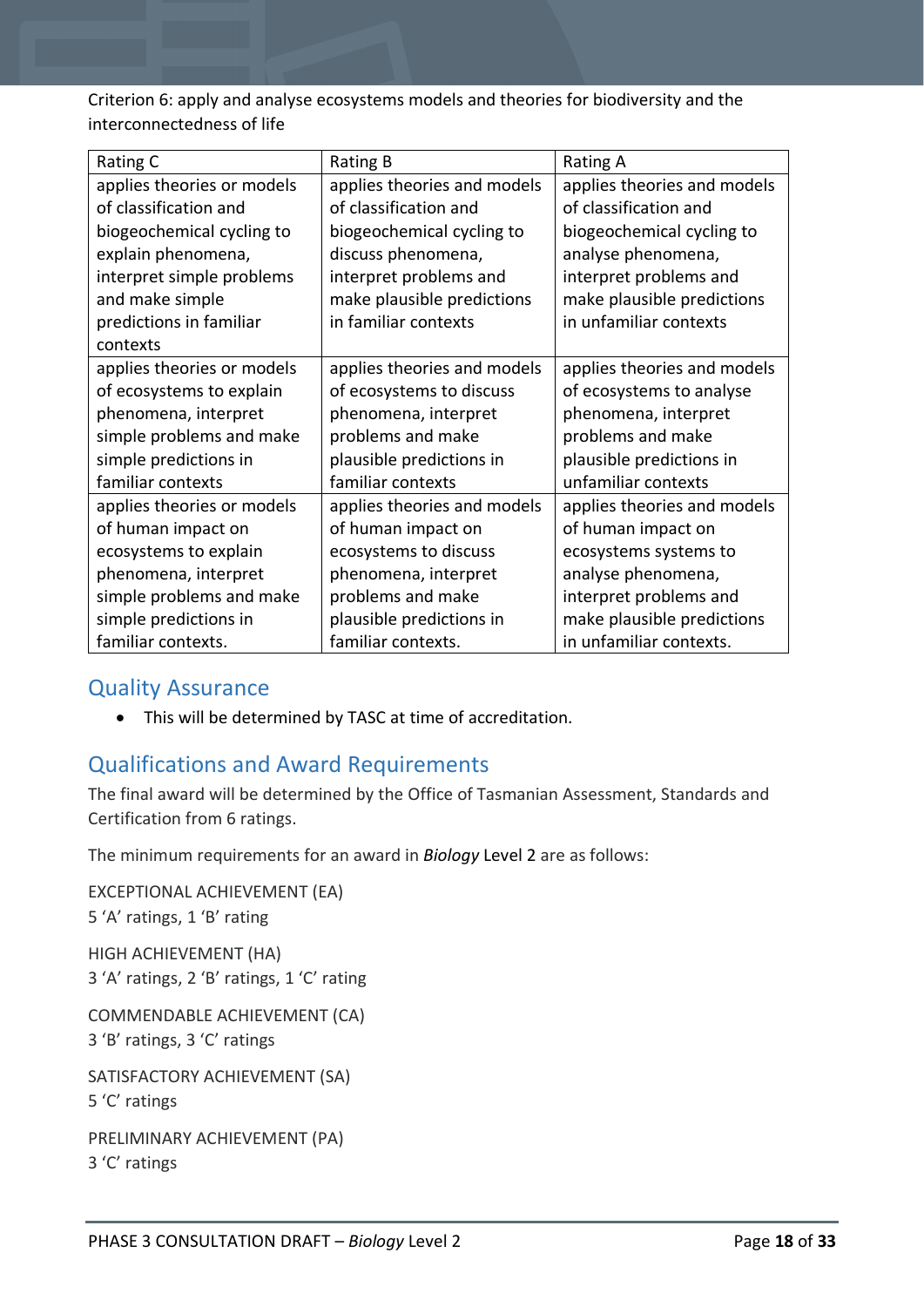A learner who otherwise achieves the ratings for an SA (Satisfactory Achievement) award but who fails to show any evidence of achievement in one or more criteria ('z' notation) will be issued with a PA (Preliminary Achievement) award.

# <span id="page-18-0"></span>Course Evaluation

• This will be confirmed by time of accreditation.

# <span id="page-18-1"></span>Course Developer

This course has been developed by the Department of Education's Years 9 to 12 Learning Unit in collaboration with Catholic Education Tasmania and Independent Schools Tasmania.

# <span id="page-18-2"></span>Accreditation and Version History

• Details to be determined by TASC at time of accreditation.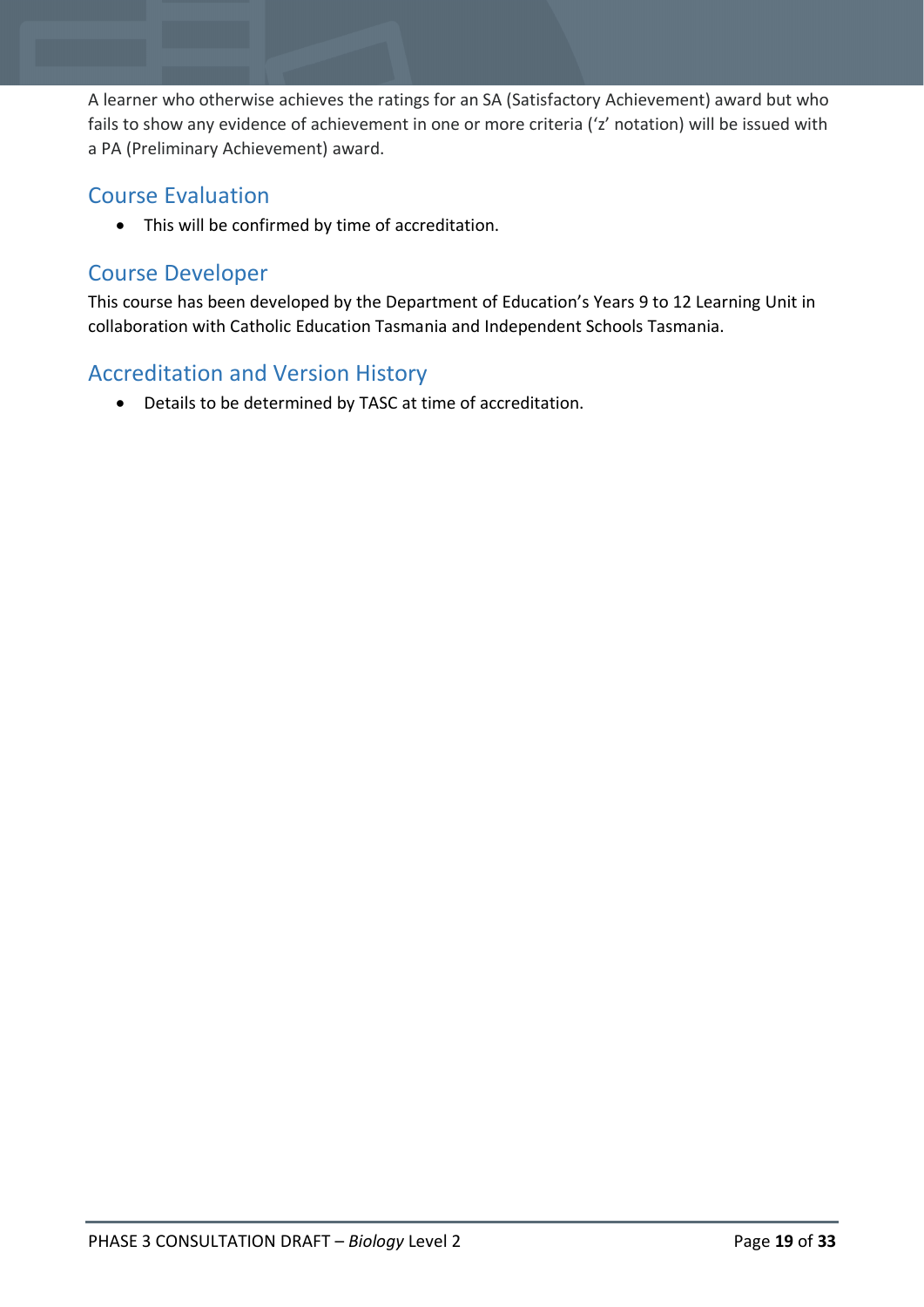# Appendix 1 - Line of Sight

| Learning Outcomes |                        |                             |                                            |                                                                                   |  |
|-------------------|------------------------|-----------------------------|--------------------------------------------|-----------------------------------------------------------------------------------|--|
| What students are | Content                |                             |                                            |                                                                                   |  |
| expected to learn | What teachers<br>teach | <b>Work Requirements</b>    |                                            |                                                                                   |  |
|                   |                        | Some of what<br>learners do | Criteria                                   |                                                                                   |  |
|                   |                        |                             | Key characteristics of<br>what learners do | <b>Standards</b>                                                                  |  |
|                   |                        |                             |                                            | Qualities to be<br>assessed for the key<br>characteristics of<br>what learners do |  |

<span id="page-19-0"></span>

|    | <b>Learning Outcomes</b>                                                                                                | <b>Course Content</b> | Work           | Criteria       | Standard | General                     |
|----|-------------------------------------------------------------------------------------------------------------------------|-----------------------|----------------|----------------|----------|-----------------------------|
|    |                                                                                                                         |                       | Requirements   |                | S        | Capabilities (GC)           |
|    | Work independently and with others to explore, analyse and                                                              | Module 1, 2, 3        | Module 1, 2, 3 | C <sub>1</sub> | All      | GC:                         |
|    | communicate cell biology concepts.                                                                                      |                       |                |                |          | 目陽学                         |
| 2. | Design, implement, evaluate and adapt inquiries into cell biology.                                                      | Module 1, 2, 3        | Module 1, 2, 3 | C <sub>2</sub> | All      | GC:                         |
|    |                                                                                                                         |                       |                |                |          | $\Box$ $\Xi$ $\Theta$       |
|    |                                                                                                                         |                       |                |                |          |                             |
| 3. | Analyse the interrelationships of the development and                                                                   | Module 1, 2, 3        | Module 1, 2, 3 | C <sub>3</sub> | All      | GC:                         |
|    | applications of cell biology with technology and the values broader<br>community.                                       |                       |                |                |          | $\mathbf{r} \in \mathbb{R}$ |
| 4. | Apply and analyse models and theories used to explain cell biology<br>processes including biochemistry and respiration. | Module 1              | Module 1       | C <sub>4</sub> | All      | GC:<br>C:                   |
|    |                                                                                                                         |                       |                |                |          |                             |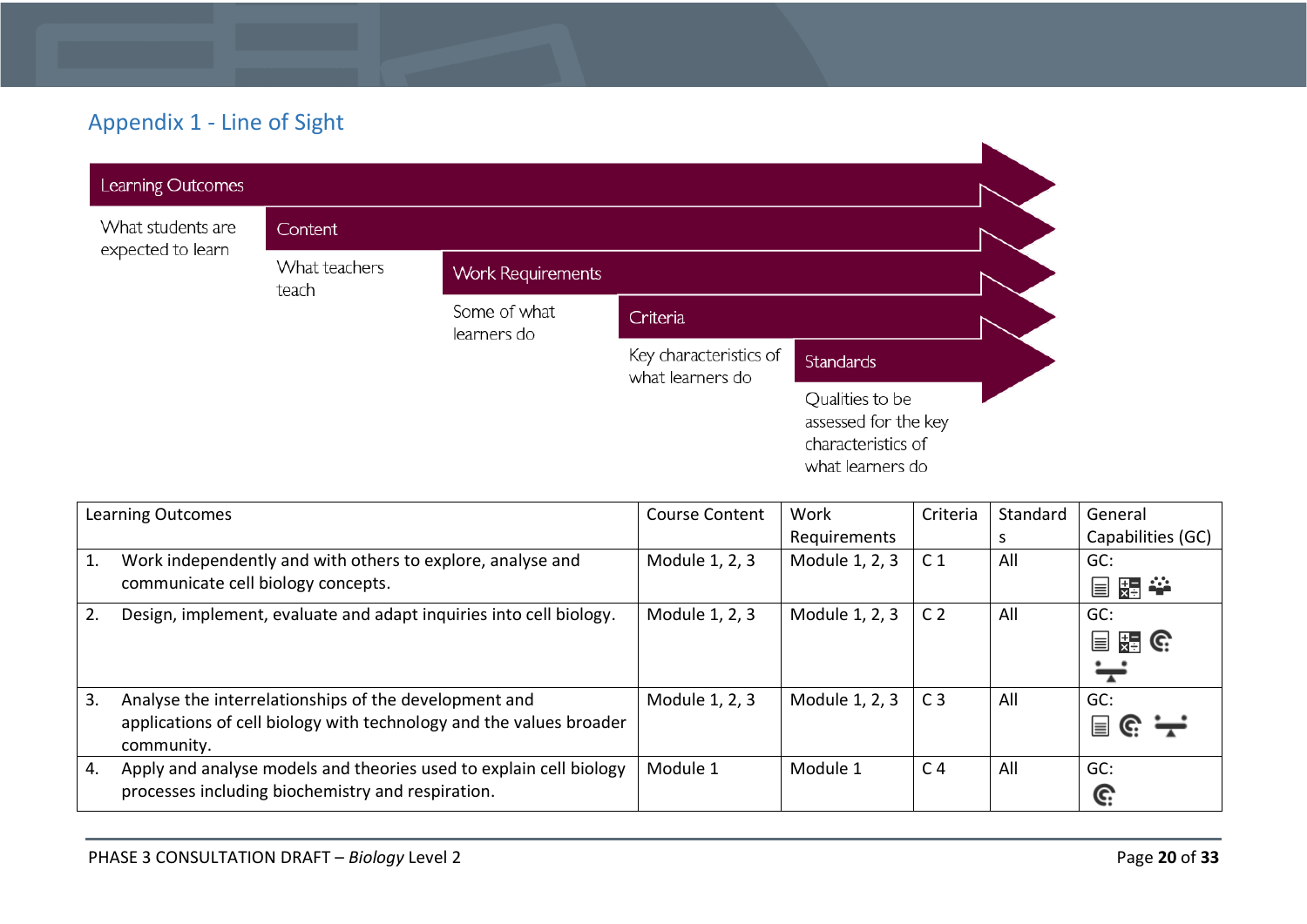|    | Apply and analyse models and theories used to explain systems<br>and processes within multicellular organisms. | Module 2 | Module 2 | C <sub>5</sub> | All | GC:<br>C.     |
|----|----------------------------------------------------------------------------------------------------------------|----------|----------|----------------|-----|---------------|
| O. | Apply and analyse models and theories used to explain biodiversity<br>and the interconnectedness of life.      | Module 3 | Module 3 | C <sub>6</sub> | All | GC:<br>$\sim$ |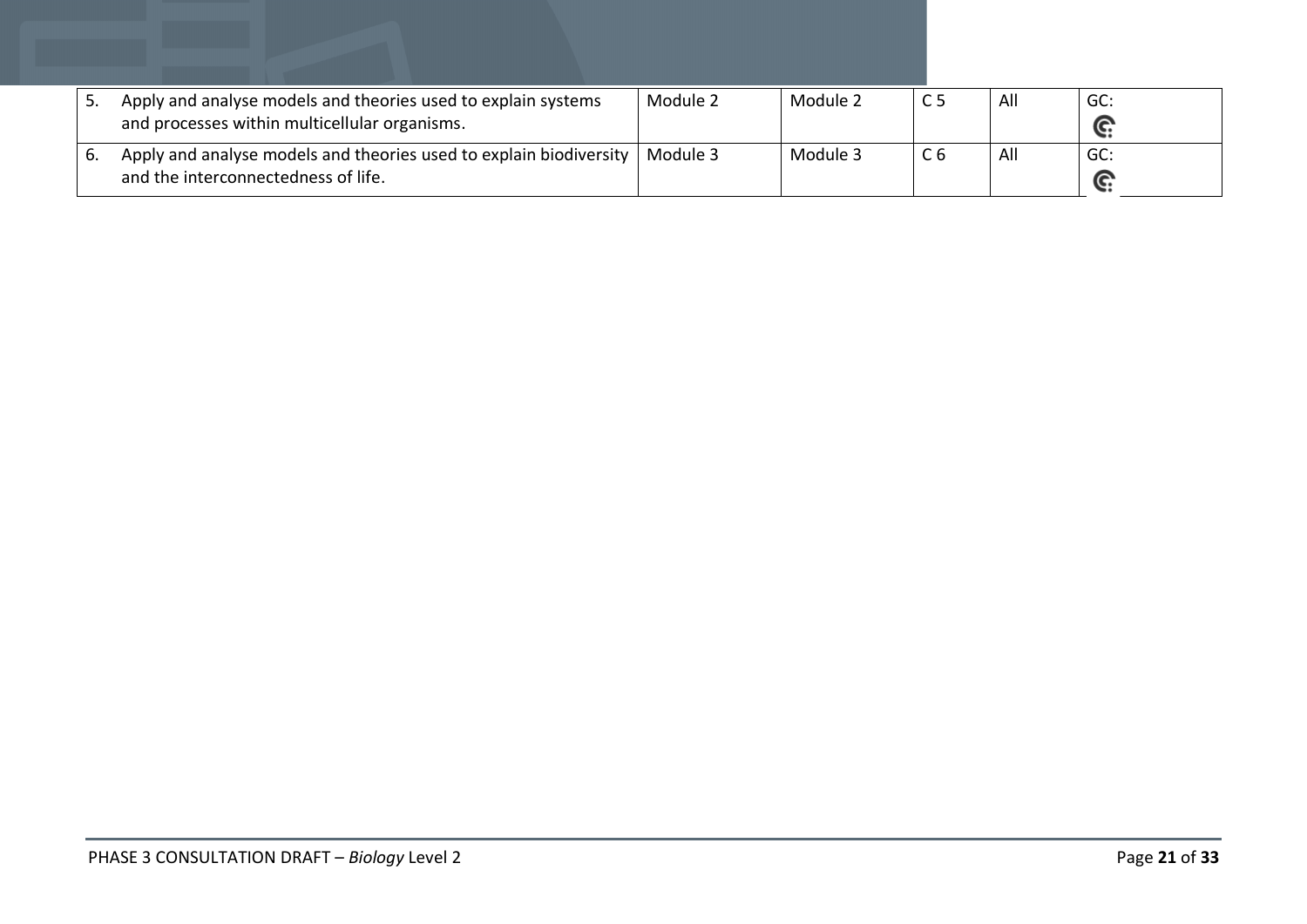# <span id="page-21-0"></span>Appendix 2 - Alignment to Curriculum Frameworks

# **Progression from the F-10 Australian Curriculum: Science**

The senior secondary Biology curriculum continues to develop student understanding and skills from across the three strands of the F-10 Australian Curriculum: Science. In the Science Understanding strand, the Biology curriculum draws on knowledge and understanding from across the four sub-strands of Biological, Physical, Chemical, and Earth and Space sciences.

In particular, the Biology curriculum continues to develop the key concepts introduced in the Biological Sciences sub-strand, that is, that a diverse range of living things have evolved on Earth over hundreds of millions of years, that living things are interdependent and interact with each other and their environment, and that the form and features of living things are related to the functions their systems perform.

# **Mathematical skills expected of students studying Biology**

The Biology curriculum requires students to use the mathematical skills they have developed through the F-10 Australian Curriculum: Mathematics, in addition to the numeracy skills they have developed through the Science Inquiry Skills strand of the Australian Curriculum: Science.

Within the Science Inquiry Skills strand, students are required to gather, represent and analyse numerical data to identify the evidence that forms the basis of scientific arguments, claims or conclusions. In gathering and recording numerical data, students are required to make measurements using appropriate units to an appropriate degree of accuracy.

Students may need to be taught when it is appropriate to join points on a graph and when it is appropriate to use a line of best fit. They may also need to be taught how to construct a straight line that will serve as the line of best fit for a set of data presented graphically.

# <span id="page-21-1"></span>Senior Secondary Australian Curriculum Biology

*Biology* Level 2 is aligned to *S*enior Secondary Australian Curriculum *Biology* Units 1 and 2.

# <span id="page-21-2"></span>Appendix 3 - Work Requirements

<span id="page-21-3"></span>Module 1 Work Requirements Specifications **Focus Area:** Discipline-based Study **Title of Work Requirement:** Science Inquiry Skills – Cell Biology **Mode /Format**: Inquiry **Learning Outcomes: 1, 2 and 4 Description:** 

Learners will undertake an inquiry related to cell biology structure and function where they design, implement, evaluate and communicate their thinking and findings at each stage.

In preparation and alongside this inquiry it is likely that shorter practical activities will be engaged. These are designed to support the depth of understanding and engagement in the longer inquiry for a number of purposes, including:

- learning and practising scientific techniques
- safe practices to avoid health and safety issues to be used independently throughout the year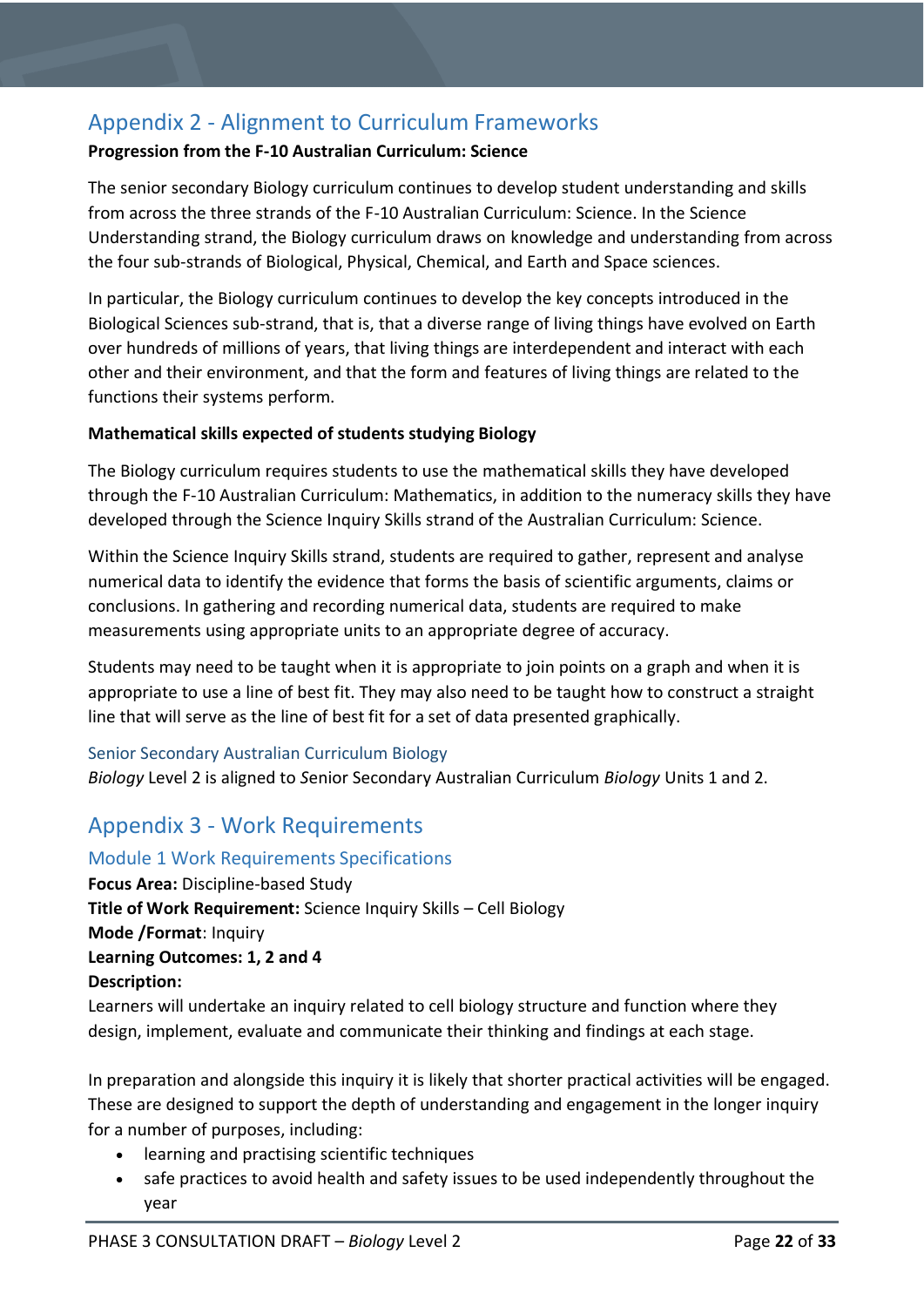- illustration of concepts
- exploring components of experimental practice.

## **Size:** 15 hours

**Timing:** Throughout the Module

## **External agencies:** NA

**Relevant criterion/criteria:**

- Criterion 1
- Criterion 2
- Criterion 4.

# **Focus Area:** Discipline-based Study

**Title of Work Requirement:** Science as a Human Endeavour – Cell Biology **Mode /Format**: Extended Response

**Learning Outcomes:** 1, 3 and 4

# **Description:**

As part of another task or tasks (or as a stand-alone assignment) learners must address the *development and collaboration within biology, science and technology,* and/or *science and the broader community* aspects of the *Science as a Human Endeavour* in relation to cell biology structure and function topics such as: stem cells and the ethical treatment of animals. **Size:** 5 Hours

**Timing:** Throughout the module

#### **External agencies:** NA

# **Relevant criterion/criteria:**

- Criterion 1
- Criterion 3
- Criterion 4.

# <span id="page-22-0"></span>Module 2 Work Requirements Specifications

**Focus Area:** Discipline-based Study **Title of Work Requirement:** Science Inquiry Skills – multicellular organisms **Mode /Format**: Inquiry **Learning Outcomes: 1, 2 and 5 Description:**

# Learners will undertake an inquiry related to multicellular organisms where they design,

implement, evaluate and communicate their thinking and findings at each stage.

In preparation and alongside this inquiry it is likely that shorter practical activities will be engaged. These are designed to support the depth of understanding and engagement in the longer inquiry for a number of purposes, including:

- learning and practising scientific techniques
- safe practices to avoid health and safety issues to be used independently throughout the year
- illustration of concepts
- exploring components of experimental practice.

# **Size:** 15 hours

**Timing:** Throughout the module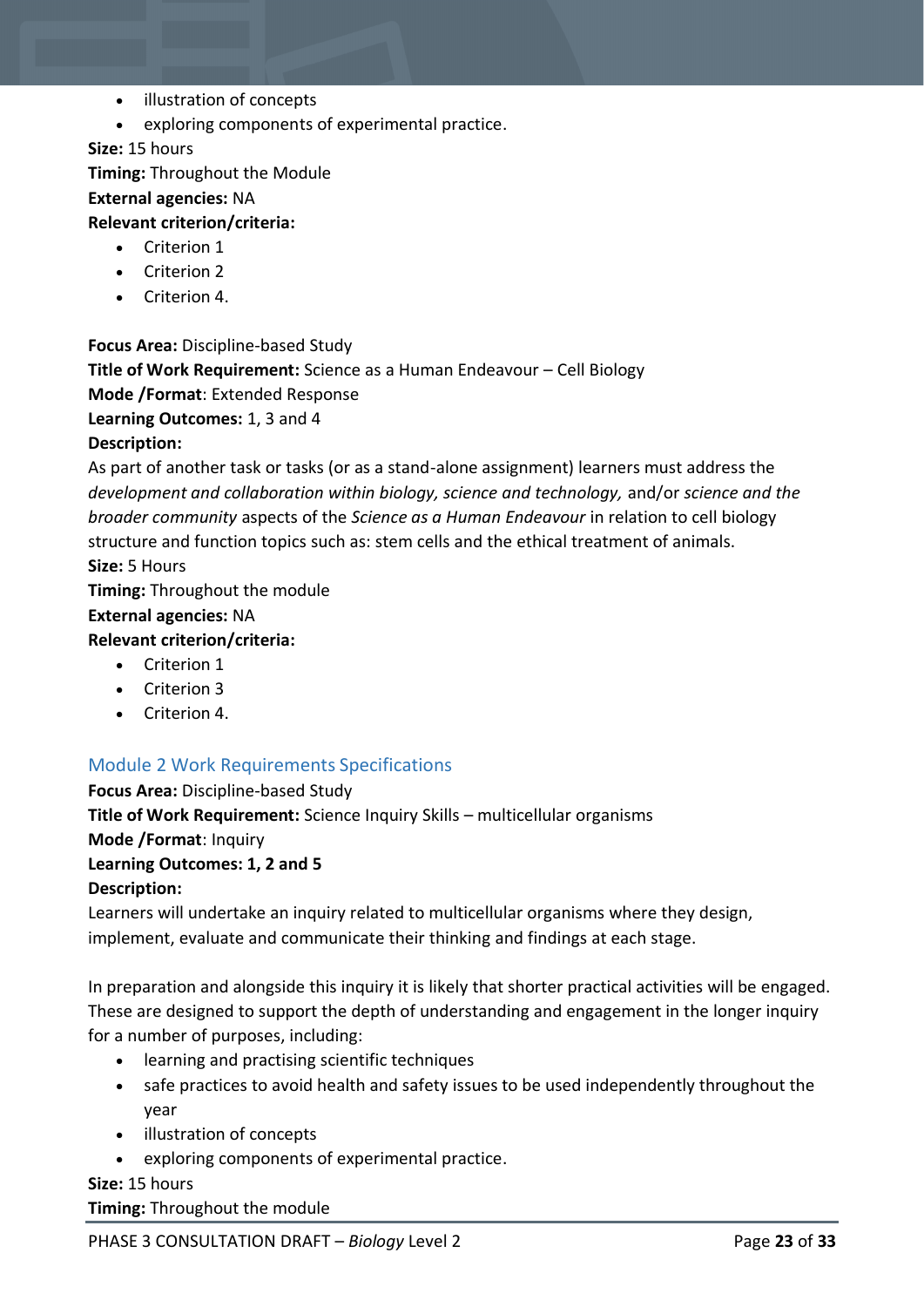# **External agencies:** NA **Relevant criterion/criteria:**

- Criterion 1
- Criterion 2
- Criterion 5.

**Focus Area:** Discipline-based Study **Title of Work Requirement:** Science as a Human Endeavour – multicellular organisms **Mode /Format**: Extended Response **Learning Outcomes:** 1, 3 and 5 **Description:**

As part of another task or tasks (or as a stand-alone assignment) learners must address the *science and technology* and/or *science and the broader community* aspects of the *Science as a Human Endeavour* in relation to multicellular organism topics such as: organ and tissue transplantation or bioartificial organs.

**Size:** 5 Hours

**Timing:** Throughout the module

# **External agencies:** NA

**Relevant criterion/criteria:**

- Criterion 1
- Criterion 3
- Criterion 5.

# <span id="page-23-0"></span>Module 3 Work Requirements Specifications

**Focus Area:** Discipline-based Study **Title of Work Requirement:** Science Inquiry Skills – biodiversity and the interconnectedness of life **Mode /Format**: Inquiry **Learning Outcomes: 1, 2 and 6 Description:** 

Learners will undertake an inquiry related to biodiversity and the interconnectedness of life where they design, implement, evaluate and communicate their thinking and findings at each stage.

In preparation and alongside this inquiry it is likely that shorter practical activities will be engaged. These are designed to support the depth of understanding and engagement in the longer inquiry for a number of purposes, including:

- learning and practising scientific techniques
- safe practices to avoid health and safety issues to be used independently throughout the year
- illustration of concepts
- exploring components of experimental practice.

# **Size:** 15 hours

**Timing:** Throughout the module

# **External agencies:** NA

**Relevant criterion/criteria:** individual elements. Select as relevant]

• Criterion 1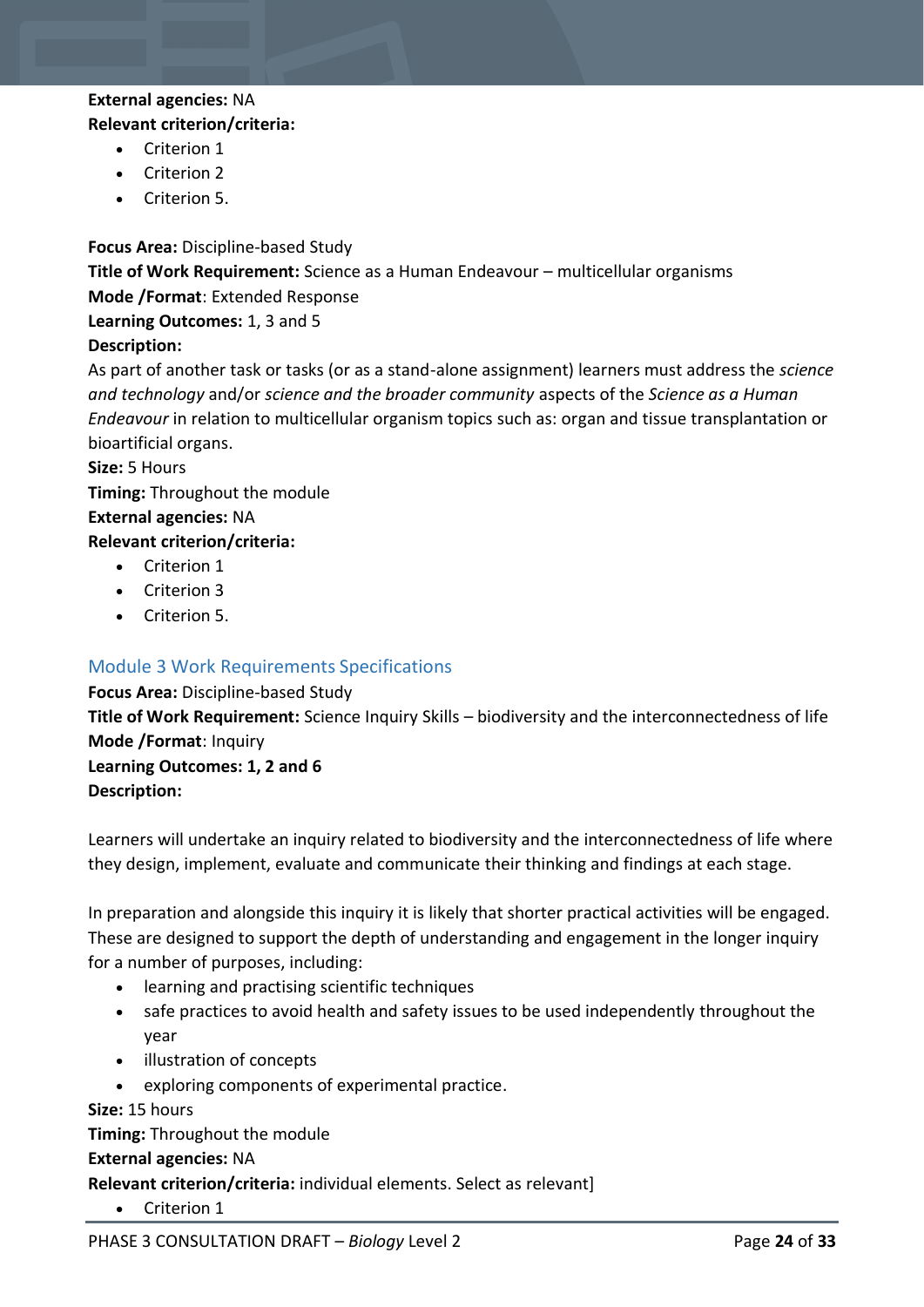- Criterion 2
- Criterion 6.

#### **Focus Area:** Discipline-based Study

**Title of Work Requirement:** Science as a Human Endeavour – Homeostasis and Immunology **Mode /Format**: Extended Response

**Learning Outcomes:** 1, 3 and 6

#### **Description:**

As part of another task or tasks (or as a stand-alone assignment) learners must address the *development and collaboration within biology* and/or *science and technology* aspects of the Science as a Human Endeavour in relation to biodiversity and the interconnectedness of life topics such as: Human activity and bio-accumulation and biomagnification, indigenous knowledge of environmental change, or biodiversity targets.

**Size:** 5 Hours

**Timing:** Throughout the module **External agencies:** NA

**Relevant criterion/criteria:**

- Criterion 1
- Criterion 3
- Criterion 6.

# <span id="page-24-0"></span>Appendix 4 – General Capabilities and Cross-Curriculum Priorities

Learning across the curriculum content, including the cross-curriculum priorities and general capabilities, assists students to achieve the broad learning outcomes defined in the *Alice Springs (Mparntwe) Education Declaration (December 2019)*

#### General Capabilities:

The general capabilities play a significant role in the Australian Curriculum in equipping young Australians to live and work successfully in the twenty-first century.

In the Australian Curriculum, capability encompasses knowledge, skills, behaviours and dispositions. Students develop capability when they apply knowledge and skills confidently, effectively and appropriately in complex and changing circumstances, in their learning at school and in their lives outside school.

The general capabilities include:

- Critical and creative thinking  $\mathbb{C}$
- Ethical understanding  $\pm$
- Information and communication technology capability  $\cdot \dot{\mathbf{k}}$
- Intercultural understanding  $\mathfrak{s}_3$
- Literacy
- Numeracy 图
- Personal and social capability  $\triangleq$

Cross-Curriculum Priorities: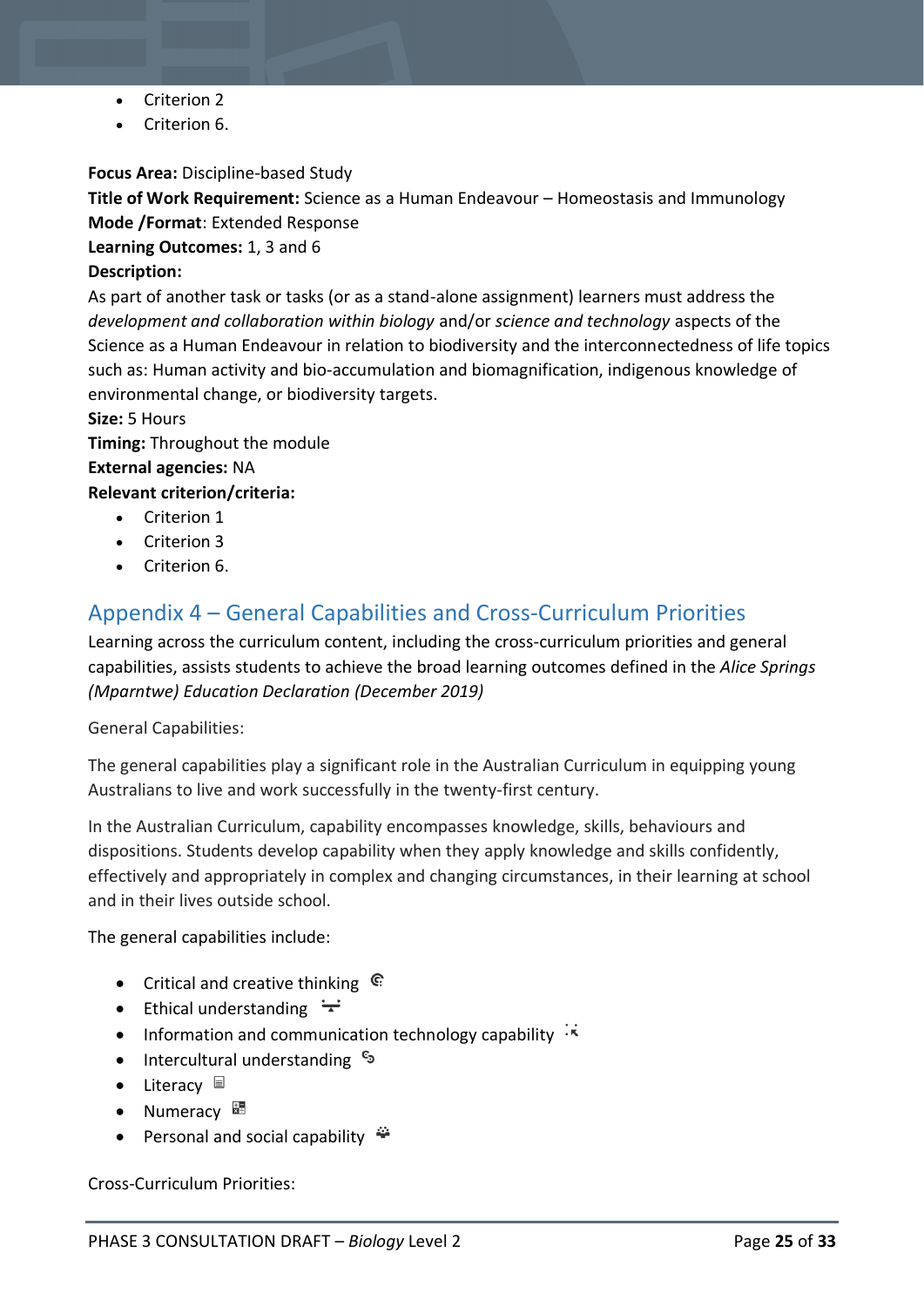Cross-curriculum priorities enable students to develop understanding about and address the contemporary issues they face, for their own benefit and for the benefit of Australia as a whole. The priorities provide national, regional and global dimensions which will enrich the curriculum through development of considered and focused content that fits naturally within learning areas. Incorporation of the priorities will encourage conversations between students, teachers and the wider community.

The cross-curriculum priorities include:

- Aboriginal and Torres Strait Islander Histories and Cultures  $\mathcal V$
- Asia and Australia's Engagement with Asia  $AM$
- Sustainability  $\triangleq$

# <span id="page-25-0"></span>Appendix 5 – Glossary

o A central glossary will be added to the final draft of the course for consultation.

# <span id="page-25-1"></span>Appendix 6 – Content in Detail

# <span id="page-25-3"></span><span id="page-25-2"></span>Module 1 Science Understanding **Cell Theory**

# • Multicellular organisms have a hierarchical structural organisation of cells, tissues, organs and systems. (ACSBL054)

- The specialised structure and function of tissues, organs and systems can be related to cell differentiation and cell specialisation. (ACSBL055)
- Stem cells. (ACSBL037)
- Prokaryotic and eukaryotic cells have many features in common, which is a reflection of their common evolutionary past, but prokaryotes lack internal membrane bound organelles, do not have a nucleus, are significantly smaller than eukaryotes, usually have a single circular chromosome, and exist as single cells. (ACSBL048)
- Cell membrane (phospholipid bilayer, protein channels, fluid mosaic model basics, feature/characteristic of semi-permeability). (ACSBL039) (ACSBL044) (ACSBL045)
- Transport across membranes (focus on passive transport). (ACSBL046)
- Factors that affect exchange of materials across membranes include the surface-area-tovolume ratio of the cell, concentration gradients, and the physical and chemical nature of the materials being exchanged. (ACSBL047)

# **Biochemistry**

- In eukaryotic cells, specialised organelles facilitate biochemical processes of photosynthesis, cellular respiration, the synthesis of complex molecules (including carbohydrates, proteins, lipids and other biomacromolecules), and the removal of cellular products and wastes. (ACSBL049)
- Enzymes Biochemical processes in the cell are controlled by the nature and arrangement of internal membranes, the presence of specific enzymes, and environmental factors. (ACSBL050)

# **Basics of respiration and photosynthesis (for carbon & energy transfer).**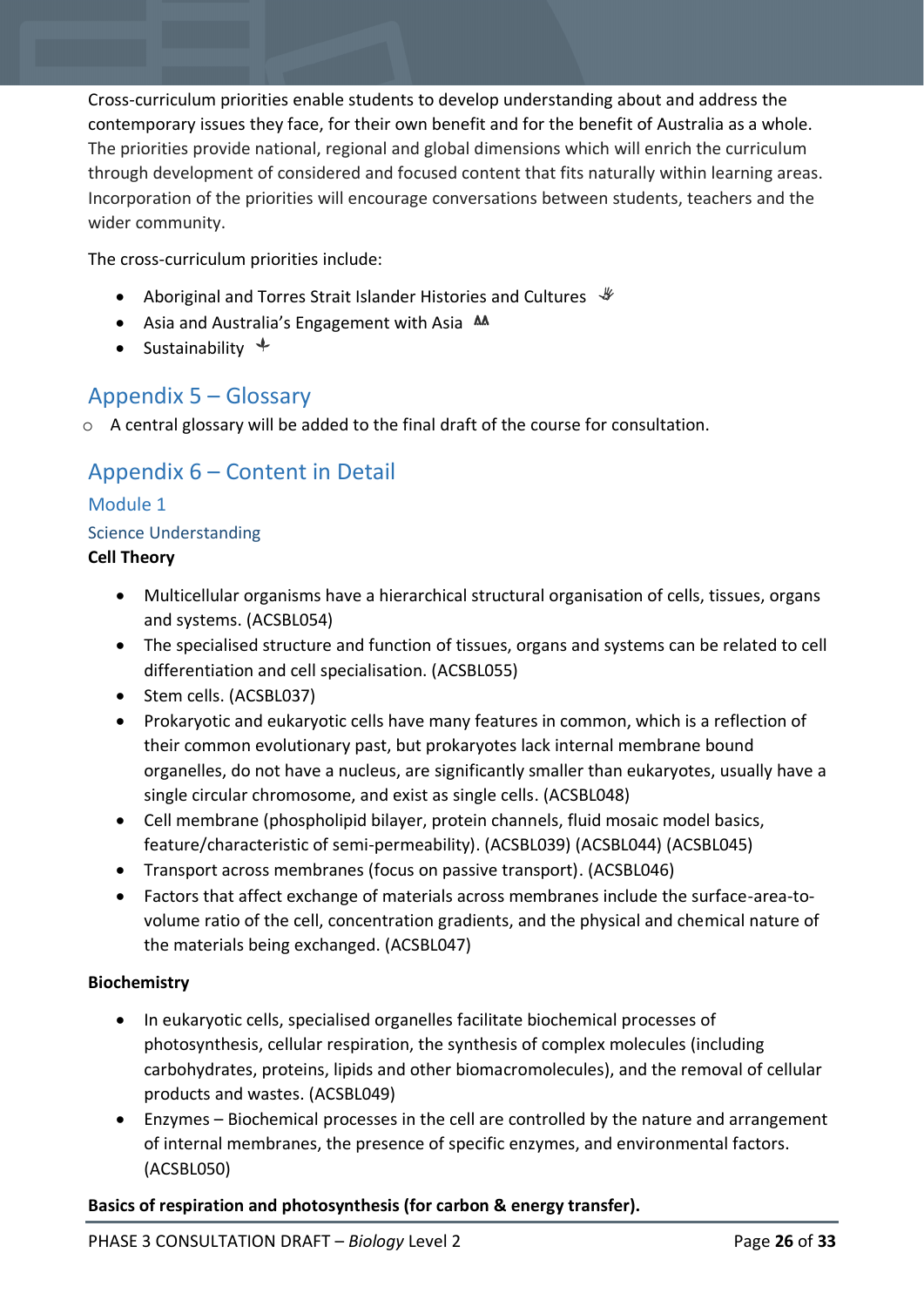- Photosynthesis is a biochemical process that in plant cells occurs in the chloroplast and that uses light energy to synthesise organic compounds; the overall process can be represented as a balanced chemical equation. (ACSBL052)
- Cellular respiration is a biochemical process that occurs in different locations in the cytosol and mitochondria and metabolises organic compounds, aerobically or anaerobically, to release useable energy in the form of ATP; the overall process can be represented as a balanced chemical equation. (ACSBL053)

## <span id="page-26-0"></span>Science as a Human Endeavour

#### **Development and collaboration within Biology**

• Science is a global enterprise that relies on clear communication, international conventions, peer review and reproducibility. (ACSBL008)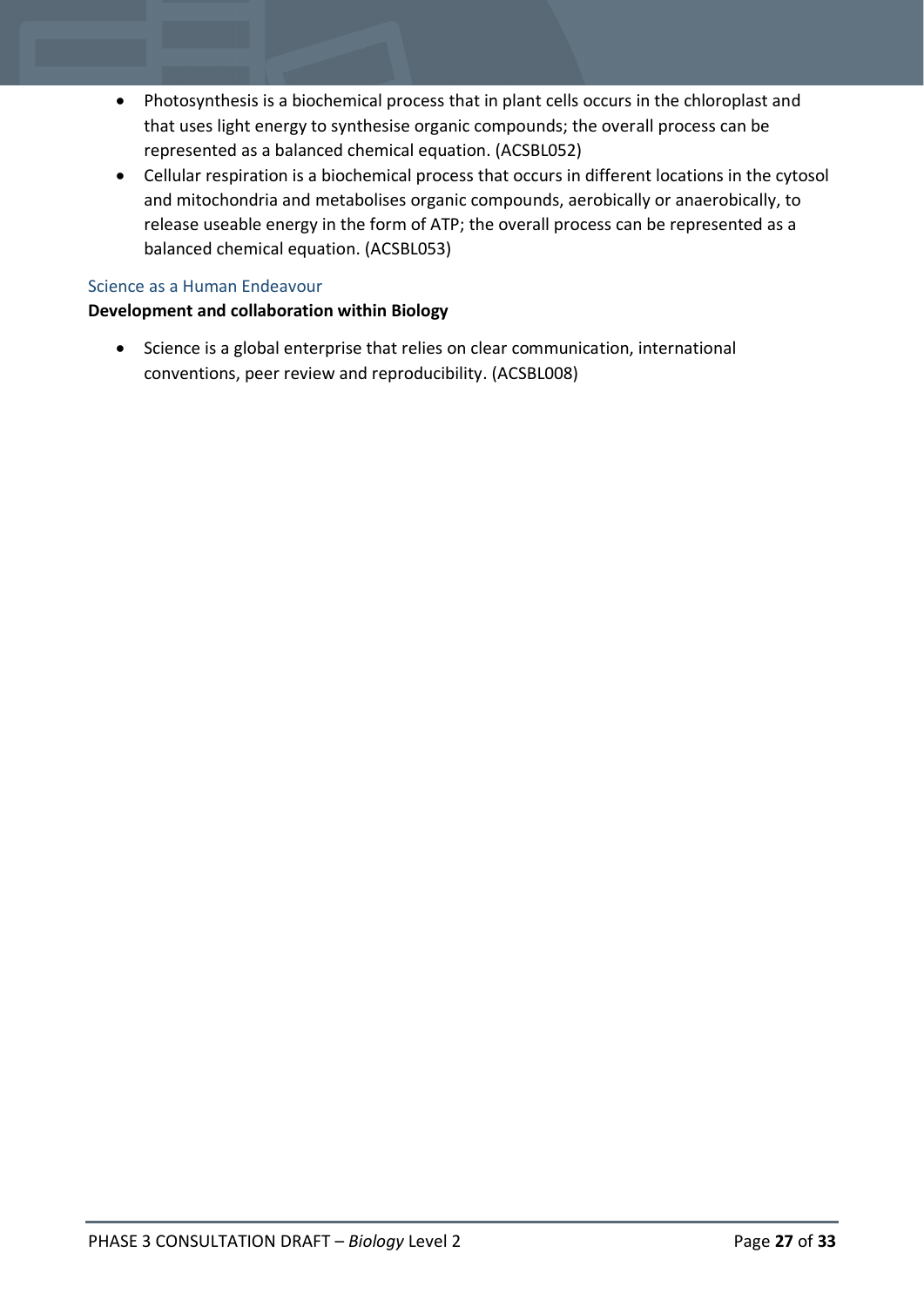#### **Science and technology**

• The use of scientific knowledge is influenced by social, economic, cultural and ethical considerations. (ACSBL011)

#### **Science and the broader community**

• Scientific knowledge can be used to develop and evaluate projected economic, social and environmental impacts and to design action for sustainability. (ACSBL014)

#### <span id="page-27-0"></span>Science Inquiry

#### **Design of inquiry**

- Identify, research and construct questions for investigation; propose hypotheses; and predict possible outcomes. (ACSBL030)
- Design investigations, including the procedure/s to be followed, the materials required, and the type and amount of primary and/or secondary data to be collected; conduct risk assessments; and consider research ethics, including animal ethics. (ACSBL031)

#### **Implementation of inquiry**

- Conduct investigations, including microscopy techniques, real or virtual dissections and chemical analysis, safely, competently and methodically for the collection of valid and reliable data. (ACSBL032)
- Represent data in meaningful and useful ways; organise and analyse data to identify trends, patterns and relationships; qualitatively describe sources of measurement error, and uncertainty and limitations in data; and select, synthesise and use evidence to make and justify conclusions. (ACSBL033)

#### **Evaluation of inquiry**

- Interpret a range of scientific and media texts, and evaluate processes, claims and conclusions by considering the quality of available evidence; and use reasoning to construct scientific arguments. (ACSBL034)
- Select, construct and use appropriate representations, including diagrams of structures and processes; and images from different imaging techniques, to communicate conceptual understanding, solve problems and make predictions. (ACSBL035)
- Communicate to specific audiences and for specific purposes using appropriate language, nomenclature, genres and modes, including scientific reports. (ACSBL036)

# <span id="page-27-1"></span>Module 2

#### <span id="page-27-2"></span>Science Understanding

#### **Respiratory**

- The respiratory system is structured to facilitate the exchange of gases between the external environment and the blood.
- To be efficient, gas exchange surfaces must have the following characteristics:
- − large surface area
- − thin
- − moist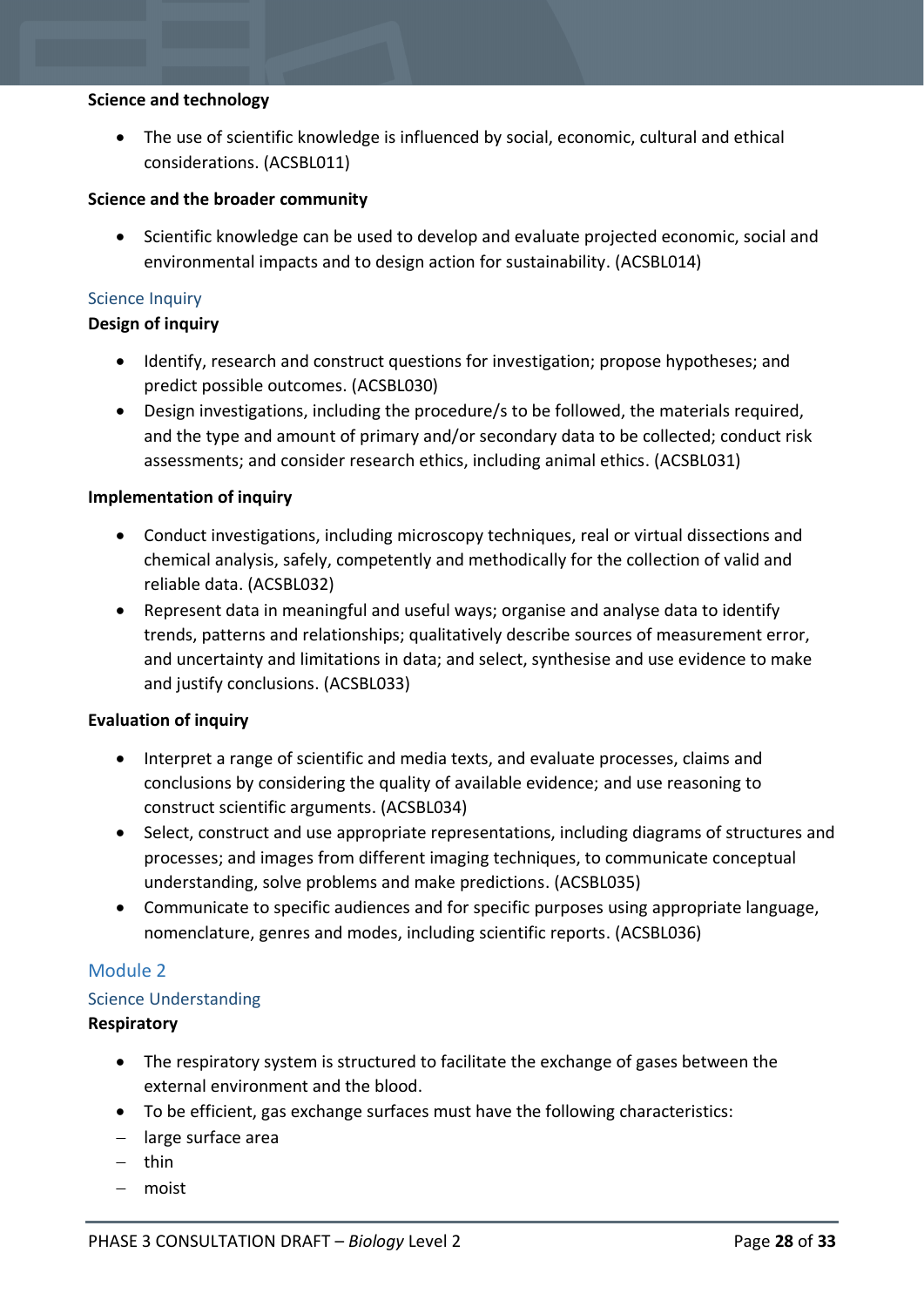- − vascular.
- The mechanics of breathing help to maintain the efficient exchange of gases in the lungs.
- The function of the respiratory system can be compromised by diseases and conditions that reduce the efficiency of gas exchange.

# **Digestive (ACSBL058)**

- The structure of the digestive system facilitates the breakdown of food to compounds that can be readily absorbed into the blood for use in the cells.
- Mechanical digestion, including the teeth and peristalsis, is required to reduce the size of food pieces and to increase the surface area on which chemical digestion can act.
- Chemical digestion involves the use of enzymes (amylase, protease and lipase) to chemically break down food for absorption.
- Materials eliminated from the digestive system include indigestible contents, excess materials and some metabolic wastes.
- The function of the digestive system can be compromised by diseases and conditions that reduce the efficiency of digestion or absorption of food.

# **Excretory (ACSBL057)**

- The urinary system facilitates the removal of toxic nitrogenous wastes and excess water from the blood.
- nephron structure and function
- The urinary system works with other systems and organs, including the digestive system, the skin and lungs, to maintain the correct water balance within the body.
- Dysfunction of the kidneys may result in death due to accumulation of toxic substances in the blood; treatment using dialysis machines or kidney transplants help to preserve life.
- [The excretory system](http://www.emc.maricopa.edu/faculty/farabee/biobk/BioBookglossE.html#excretory system) regulates the chemical composition of body fluids by removing metabolic wastes and retaining the proper amounts of water, salts, and nutrients; components of this system include the kidneys, liver, lungs, and skin functioning at the organ level.
- Deamination of amino acids in the liver produces urea, which then is transported to the kidneys for removal.
- The nephrons in the kidney facilitate three basic processes: filtration, reabsorption and secretion during urine formation to maintain the composition of body fluids (hormone control is not required).

# **Circulatory (ACSBL056) (ACSBL058)**

- The circulatory system is structured to facilitate the transport of materials to and from exchange surfaces, including the lungs, digestive system and kidneys, and the cells of the body.
- The structure of the heart facilitates the efficient flow of blood around the body.
- The blood vessels of the circulatory system have specialised structures that provide for efficient distribution and collection of blood around the body.
- The blood is made up of plasma and several types of blood cells, each with particular functions that aid in the:
- − transport of materials, including oxygen, nutrients and waste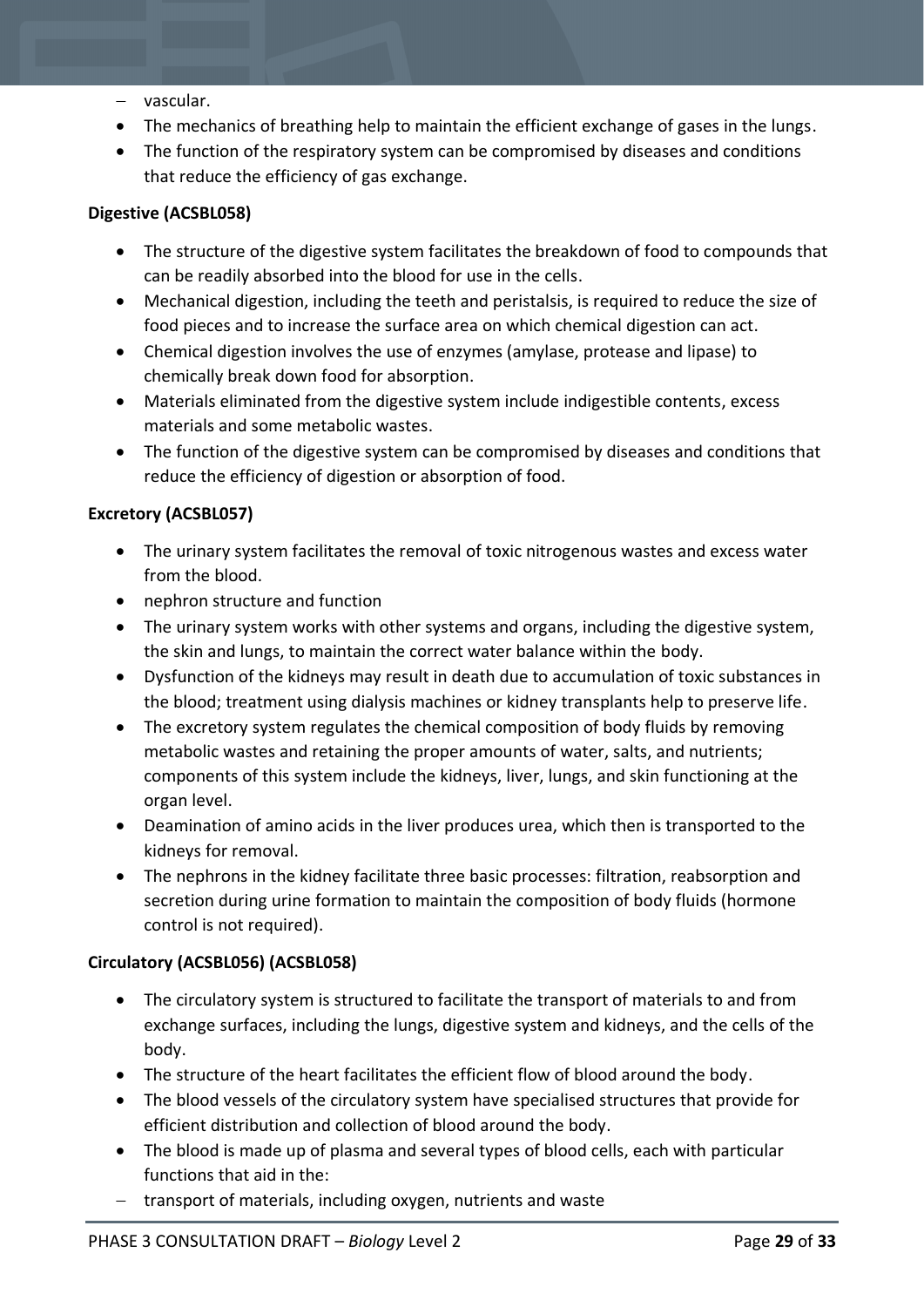- − defence against pathogens
- − the function of the circulatory system can be compromised by cardiovascular diseases that reduce the efficiency of transport of materials around the body.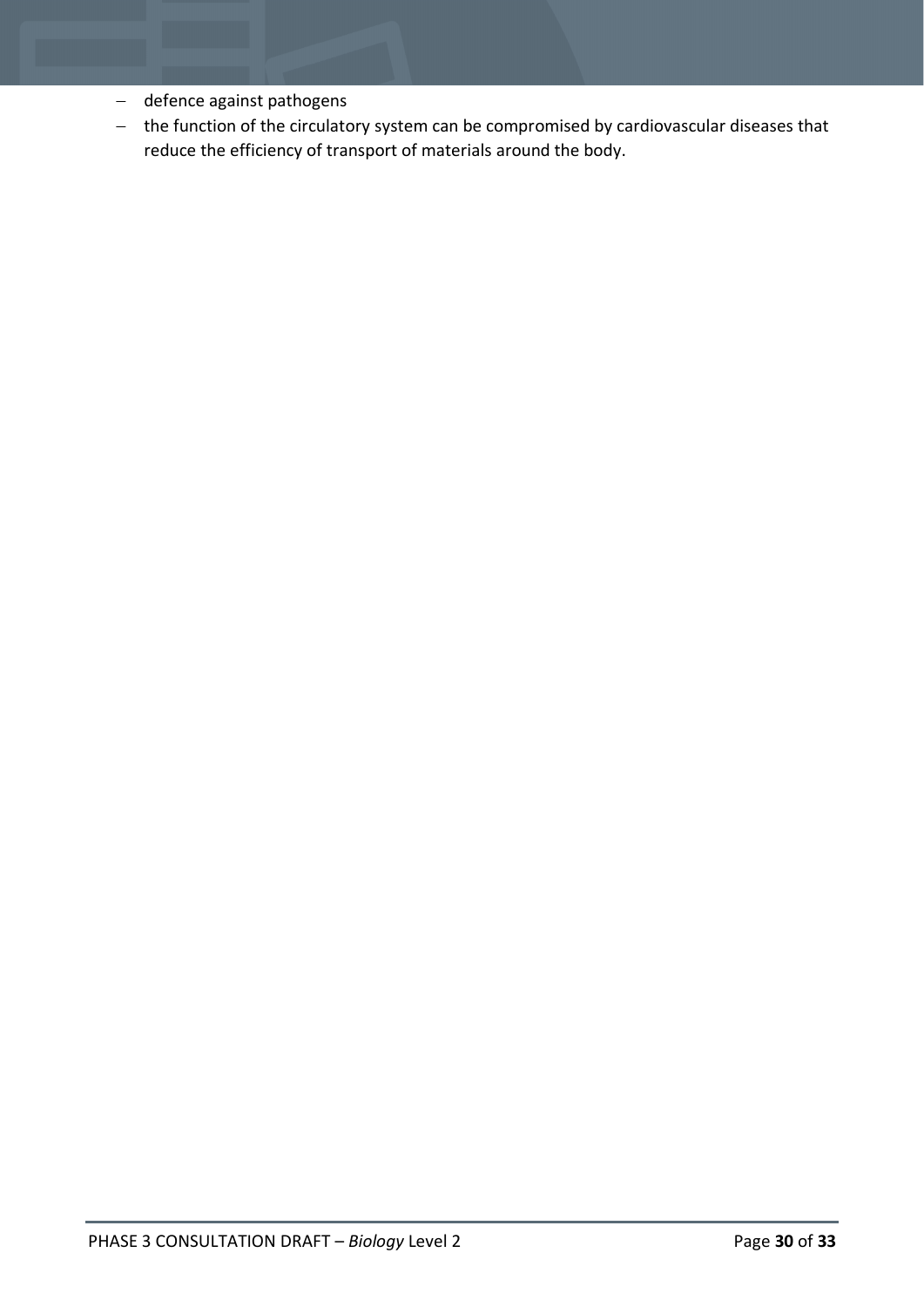#### **Plant transport**

- In plants, transport of water and mineral nutrients from the roots occurs via xylem involving root pressure, transpiration and cohesion of water molecules; transport of the products of photosynthesis and some mineral nutrients occurs by translocation in the phloem. (ACSBL060)
- plant gas exchange
- In plants, gases are exchanged via stomata and the plant surface; their movement within the plant by diffusion does not involve the plant transport system. (ACSBL059)

#### <span id="page-30-0"></span>Science as a Human Endeavour

#### **Science and technology**

- Advances in science understanding in one field can influence other areas of science, technology and engineering. (ACSBL010)
- The use of scientific knowledge is influenced by social, economic, cultural and ethical considerations. (ACSBL011)

#### **Science and the broader community**

- The use of scientific knowledge may have beneficial and/or harmful and/or unintended consequences. (ACSBL012)
- Scientific knowledge can be used to develop and evaluate projected economic, social and environmental impacts and to design action for sustainability. (ACSBL014)

#### <span id="page-30-1"></span>Science Inquiry Skills

#### **Design of inquiry**

- Identify, research and construct questions for investigation; propose hypotheses; and predict possible outcomes. (ACSBL030)
- Design investigations, including the procedure/s to be followed, the materials required, and the type and amount of primary and/or secondary data to be collected; conduct risk assessments; and consider research ethics, including animal ethics. (ACSBL031)

#### **Implementation of inquiry**

- Conduct investigations, including microscopy techniques, real or virtual dissections and chemical analysis, safely, competently and methodically for the collection of valid and reliable data. (ACSBL032)
- Represent data in meaningful and useful ways; organise and analyse data to identify trends, patterns and relationships; qualitatively describe sources of measurement error, and uncertainty and limitations in data; and select, synthesise and use evidence to make and justify conclusions. (ACSBL033)

#### **Evaluation of inquiry**

• Interpret a range of scientific and media texts, and evaluate processes, claims and conclusions by considering the quality of available evidence; and use reasoning to construct scientific arguments. (ACSBL034)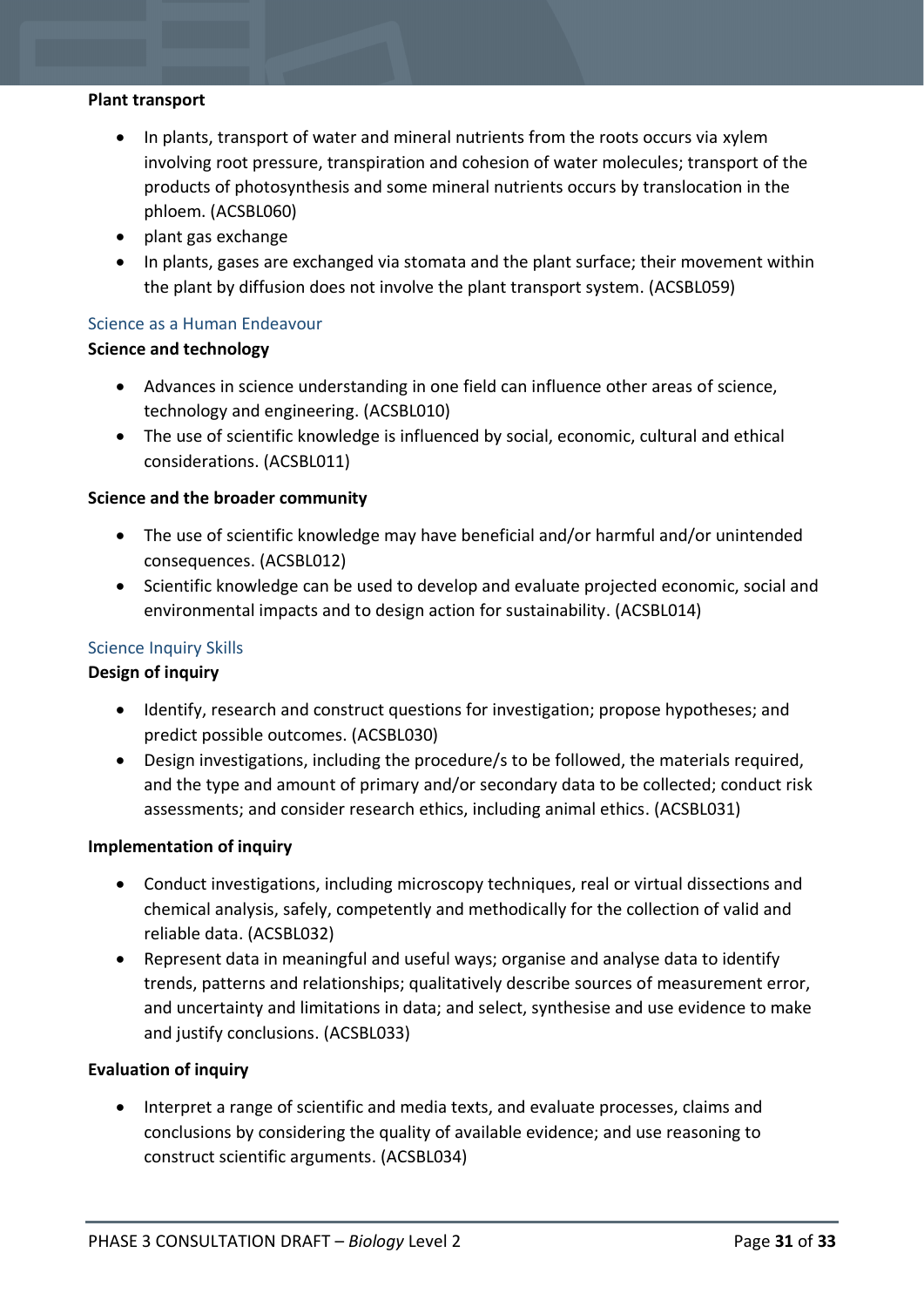- Select, construct and use appropriate representations, including diagrams of structures and processes; and images from different imaging techniques, to communicate conceptual understanding, solve problems and make predictions. (ACSBL035)
- Communicate to specific audiences and for specific purposes using appropriate language, nomenclature, genres and modes, including scientific reports. (ACSBL036)

## <span id="page-31-0"></span>Science Understanding

#### **Classification of life.**

- Why classify?
- Phylogenetic trees and evolutionary relationships. (ACSBL017) (ACSBL016)
- Species concept. (ACSBL015) (ACSBL018)

#### **Ecosystem dynamics and modelling**

- habitats, biotic & abiotic factors (ACSBL021) (ACSBL019)
- niche concept and competitive exclusion principle. (ACSBL023)
- interactions of organisms with their environment
- energy, energy flows, food chains, role of autotrophs.
- food webs, heterotrophs, decomposers
- Relationships between organisms which include predation, competition, symbiosis and disease. (ACSBL020)
- keystone species (ACSBL024) (ACSBL012)
- pyramids (biomass, energy, number). (ACSBL029)
- population growth, density dependent and independent factors, environmental resistance, carrying capacity (ACSBL025)
- ecosystems change over time. (ACSBL027)
- ecological succession. (ACSBL026)

#### **Biogeochemical cycling**

- Matter cycles through and between the lithosphere, biosphere, atmosphere and hydrosphere with specific focus on the:
- − carbon cycle
- − nitrogen cycle
- − water cycle (ACSBL022).

#### **Human activities**

- Human activities can reduce biodiversity and can impact on the magnitude, duration and speed of ecosystem change (ACSBL028), for example:
- − over-exploitation
- − habitat destruction
- − monocultures
- − pollution.

#### <span id="page-31-1"></span>Science as a Human Endeavour

#### **Development and collaboration within Biology**